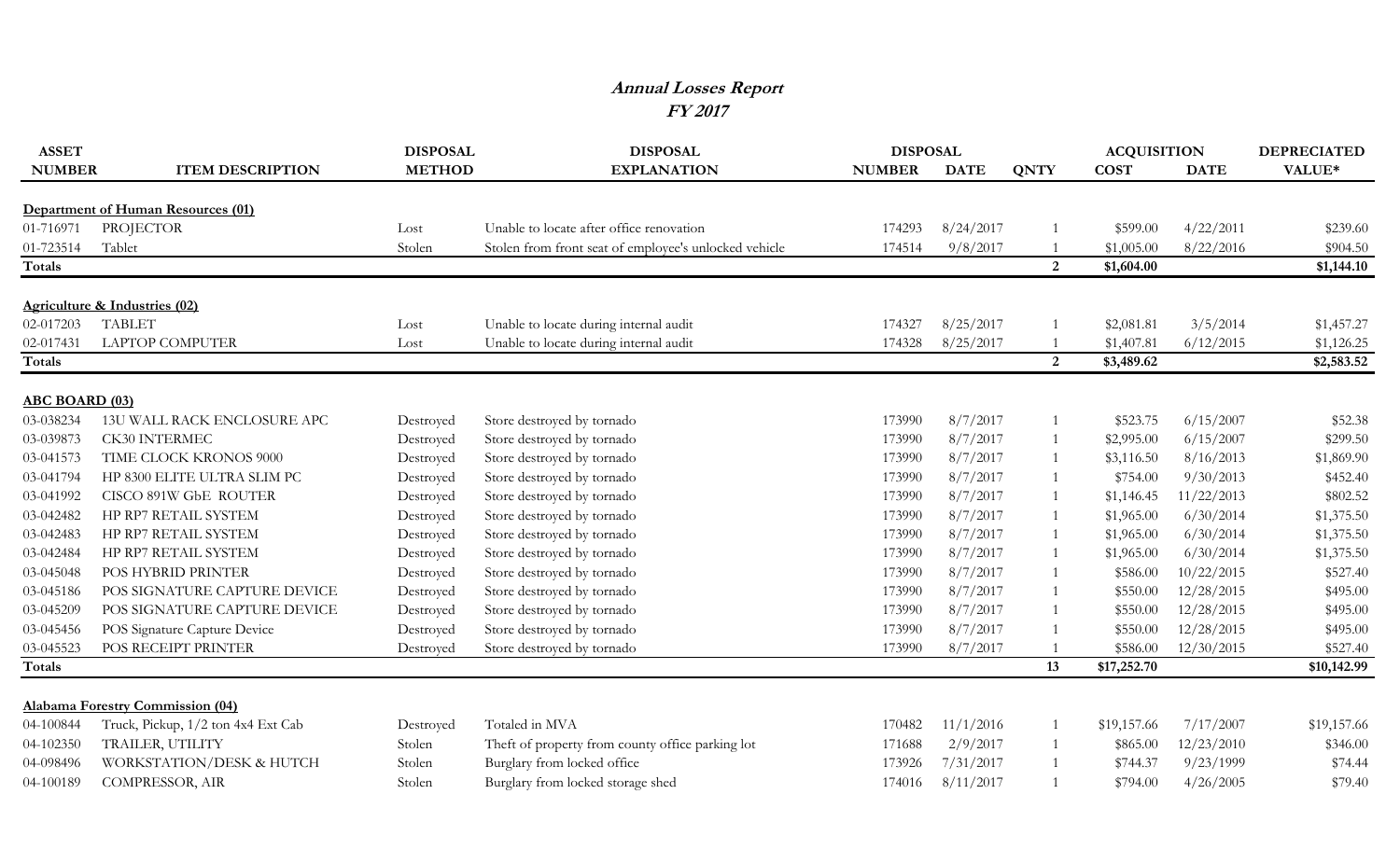| <b>ASSET</b>  |                                                         | <b>DISPOSAL</b> | <b>DISPOSAL</b>                                              | <b>DISPOSAL</b> |             |                 | <b>ACQUISITION</b> |             | <b>DEPRECIATED</b> |
|---------------|---------------------------------------------------------|-----------------|--------------------------------------------------------------|-----------------|-------------|-----------------|--------------------|-------------|--------------------|
| <b>NUMBER</b> | <b>ITEM DESCRIPTION</b>                                 | <b>METHOD</b>   | <b>EXPLANATION</b>                                           | <b>NUMBER</b>   | <b>DATE</b> | <b>QNTY</b>     | <b>COST</b>        | <b>DATE</b> | VALUE*             |
| 04-101781     | TOOL BOX, REPAIRMAN, W/TOOLS                            | Stolen          | Burglary from locked storage shed                            | 174016          | 8/11/2017   | $\overline{1}$  | \$932.00           | 8/3/2009    | \$186.40           |
| 04-100064     | <b>BOAT</b>                                             | Lost            | Sunk in lake after cartakers failed to tie to dock overnight | 174082          | 8/11/2017   |                 | \$1,224.00         | 10/1/2004   | \$122.40           |
| <b>Totals</b> |                                                         |                 |                                                              |                 |             | 6               | \$23,717.03        |             | \$19,966.30        |
|               |                                                         |                 |                                                              |                 |             |                 |                    |             |                    |
| 10-002275     | <b>Banking Department (10)</b><br>15" I5 LAPTOP C6Y98UT | Stolen          | Theft of property from employee's vehicle                    | 171063          | 1/11/2017   |                 | \$1,758.00         | 7/24/2013   | \$1,054.80         |
| <b>Totals</b> |                                                         |                 |                                                              |                 |             | 1               | \$1,758.00         |             | \$1,054.80         |
|               |                                                         |                 |                                                              |                 |             |                 |                    |             |                    |
|               | <b>Department of Conservation (11)</b>                  |                 |                                                              |                 |             |                 |                    |             |                    |
| 11-095070     | KUBOTA UTILITY VEHICLE                                  | Stolen          | Theft of property from parking lot                           | 170920          | 12/6/2016   |                 | \$7,500.00         | 7/22/2016   | \$6,750.00         |
| 11-026731     | MOWER KUBOTA ZD21F60P                                   | Stolen          | Theft of property from fish hatchery                         | 171372          | 1/20/2017   | -1              | \$9,110.40         | 11/14/2005  | \$911.04           |
| 11-021462     | TRAILER UTILITY 77"X10' (F35)                           | Stolen          | Theft of property from fish hatchery                         | 171373          | 1/20/2017   | 1               | \$935.00           | 6/27/1997   | \$93.50            |
| 11-028713     | RIFLE, COLT, M161A 5.56mm                               | Stolen          | Vehicle burglary                                             | 171765          | 4/3/2017    |                 | \$500.00           | 6/21/2010   | \$150.00           |
| 11-098475     | PACA AII-2 BALLISTIC VEST W/CARRIER                     | Stolen          | Vehicle burglary                                             | 171765          | 4/3/2017    |                 | \$592.52           | 5/22/2015   | \$474.02           |
| 11-098312     | <b>BALLISTIC VEST PACA A11</b>                          | Lost            | Unable to locate/employee illness and death                  | 172646          | 4/20/2017   |                 | \$592.52           | 5/2/2014    | \$414.76           |
| 11-005149     | REFRIGERATOR 16' WH                                     | Lost            | Unable to locate during audit                                | 173067          | 5/31/2017   |                 | \$506.00           | 7/15/1989   | \$50.60            |
| 11-016568     | <b>WINCH</b>                                            | Lost            | Unable to locate during audit                                | 173067          | 5/31/2017   |                 | \$722.00           | 4/15/1984   | \$72.20            |
| 11-016586     | TOOL SET CHEST ROLLAWAY                                 | Lost            | Unable to locate during audit                                | 173067          | 5/31/2017   |                 | \$901.00           | 8/15/1984   | \$90.10            |
| 11-022591     | SPREADER FERTILIZER/SEED                                | Lost            | Unable to locate during audit                                | 173067          | 5/31/2017   |                 | \$1,775.00         | 7/25/1997   | \$177.50           |
| 11-025867     | DELL LAPTOP INSPIRON 6000                               | Lost            | Unable to locate during audit                                | 173067          | 5/31/2017   |                 | \$1,097.00         | 11/10/2005  | \$109.70           |
| 11-025865     | DELL LAPTOP INSPIRON 6000                               | Lost            | Unable to locate during audit                                | 173067          | 5/31/2017   |                 | \$1,097.00         | 11/10/2005  | \$109.70           |
| 11-093234     | RADIO, MOTOROLA R765                                    | Lost            | Unable to locate during audit                                | 173067          | 5/31/2017   |                 | \$850.00           | 3/21/2011   | \$340.00           |
| 11-094004     | TRUCK CHEVROLET SILVERADO 2013                          | Destroyed       | Totaled in MVA                                               | 173558          | 7/17/2017   |                 | \$26,515.11        | 5/21/2013   | \$15,909.07        |
| 11-093248     | TRUCK PU FORD F150 2011                                 | Destroyed       | Totaled in MVA                                               | 174453          | 9/8/2017    |                 | \$22,872.00        | 3/3/2011    | \$9,148.80         |
| <b>Totals</b> |                                                         |                 |                                                              |                 |             | 15              | \$75,565.55        |             | \$34,800.99        |
|               | <b>DEPARTMENT OF CORRECTIONS (12)</b>                   |                 |                                                              |                 |             |                 |                    |             |                    |
|               |                                                         |                 |                                                              |                 |             |                 |                    |             |                    |
| 12-090101     | PISTOL 40 CALIBER SEMI-AUTOMATIC                        | Stolen          | Item in personal vehicle stolen from residence               | 171139          | 12/16/2016  | 1               | \$357.00           | 4/9/2009    | \$71.40            |
| 12-068163     | <b>TRACTOR</b>                                          | Destroyed       | Vehicle fire at Draper Farm Tractor Shop                     | 171327          | 1/13/2017   | $\mathbf{1}$    | \$21,767.31        | 5/8/2008    | \$2,176.73         |
| 12-073177     | RADIO PORTABLE                                          | Destroyed       | Residential fire                                             | 172376          | 4/4/2017    |                 | \$522.78           | 11/1/2011   | \$261.39           |
| 12-042245     | PISTOL 40 CALIBER SEMI-AUTOMATIC                        | Stolen          | Stolen from employee's vehicle                               | 172732          | 4/28/2017   |                 | \$346.00           | 9/13/2000   | \$34.60            |
| 12-042261     | PISTOL 40 CALIBER SEMI-AUTOMATIC                        | Stolen          | Theft from unsecured location at employee residence          | 173444          | 7/5/2017    |                 | \$346.00           | 9/13/2000   | \$34.60            |
| Totals        |                                                         |                 |                                                              |                 |             | $5\phantom{.0}$ | \$23,339.09        |             | \$2,578.72         |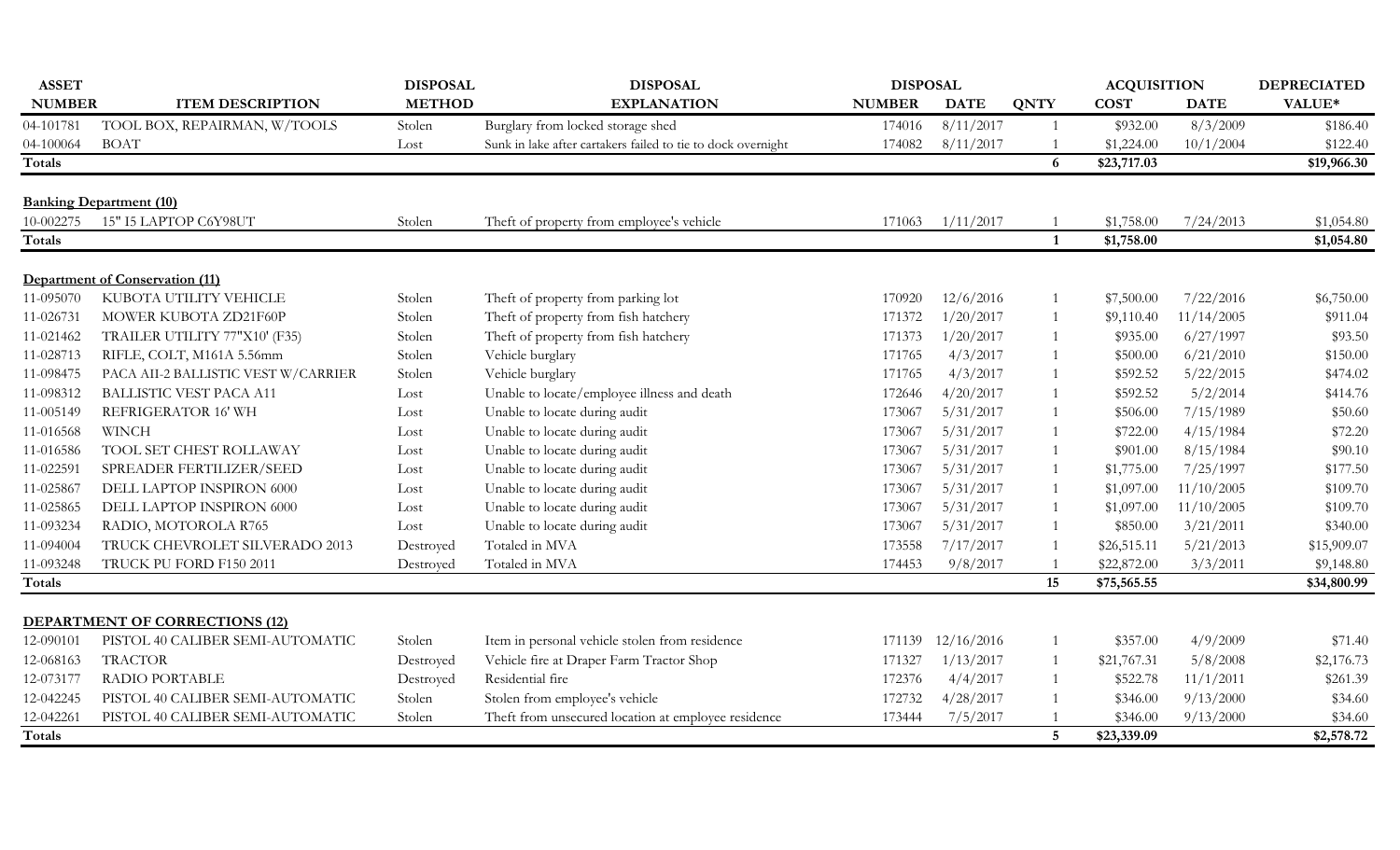| <b>ASSET</b>  |                                          | <b>DISPOSAL</b> | <b>DISPOSAL</b>                             | <b>DISPOSAL</b> |             |              | <b>ACQUISITION</b> |             | <b>DEPRECIATED</b> |
|---------------|------------------------------------------|-----------------|---------------------------------------------|-----------------|-------------|--------------|--------------------|-------------|--------------------|
| <b>NUMBER</b> | <b>ITEM DESCRIPTION</b>                  | <b>METHOD</b>   | <b>EXPLANATION</b>                          | <b>NUMBER</b>   | <b>DATE</b> | <b>QNTY</b>  | <b>COST</b>        | <b>DATE</b> | VALUE*             |
|               | Department of Education (15)             |                 |                                             |                 |             |              |                    |             |                    |
| 15-059694     | iPad 2.Black.Apple                       | Lost            | Unable to locate during internal audit      | 170112          | 10/17/2016  |              | \$479.00           | 11/1/2011   | \$239.50           |
| 15-057339     | Projector.LT280.NEC                      | Lost            | Unable to locate during internal audit      | 170277          | 10/25/2016  |              | \$1,404.00         | 7/11/2007   | \$140.40           |
| 15-058102     | CPU.Laptop.Lati E6400.Dell               | Lost            | Unable to locate during internal audit      | 170277          | 10/25/2016  |              | \$1,357.00         | 8/13/2009   | \$271.40           |
| 15-058687     | CPU.Laptop.Lati E6420.Dell               | Lost            | Unable to locate during internal audit      | 170277          | 10/25/2016  |              | \$1,284.00         | 6/10/2011   | \$513.60           |
| 15-058658     | iPad.Wi-Fi.32GB.Apple                    | Lost            | Unable to locate during internal audit      | 170277          | 10/25/2016  |              | \$599.00           | 4/11/2011   | \$239.60           |
| 15-056362     | CPU.Laptop.Latitude D810.Dell            | Stolen          | Stolen from Chickasaw High School           | 171822          | 2/27/2017   |              | \$1,551.03         | 8/25/2005   | \$155.10           |
| 15-056364     | CPU.Laptop.Latitude D810.Dell            | Stolen          | Stolen from Chickasaw High School           | 171822          | 2/27/2017   |              | \$1,551.03         | 8/25/2005   | \$155.10           |
| 15-056366     | CPU.Laptop.Latitude D810.Dell            | Stolen          | Stolen from Chickasaw High School           | 171822          | 2/27/2017   |              | \$1,551.03         | 8/25/2005   | \$155.10           |
| 15-056368     | CPU.Laptop.Latitude D810.Dell            | Stolen          | Stolen from Chickasaw High School           | 171822          | 2/27/2017   |              | \$1,551.03         | 8/25/2005   | \$155.10           |
| 15-056369     | CPU.Laptop.Latitude D810.Dell            | Stolen          | Stolen from Chickasaw High School           | 171822          | 2/27/2017   |              | \$1,551.03         | 8/25/2005   | \$155.10           |
| 15-056370     | CPU.Laptop.Latitude D810.Dell            | Stolen          | Stolen from Chickasaw High School           | 171822          | 2/27/2017   |              | \$1,551.03         | 8/25/2005   | \$155.10           |
| 15-05637      | CPU.Laptop.Latitude D810.Dell            | Stolen          | Stolen from Chickasaw High School           | 171822          | 2/27/2017   |              | \$1,551.03         | 8/25/2005   | \$155.10           |
| 15-056372     | CPU.Laptop.Latitude D810.Dell            | Stolen          | Stolen from Chickasaw High School           | 171822          | 2/27/2017   |              | \$1,551.03         | 8/25/2005   | \$155.10           |
| 15-056375     | CPU.Laptop.Latitude D810.Dell            | Stolen          | Stolen from Chickasaw High School           | 171822          | 2/27/2017   |              | \$1,551.03         | 8/25/2005   | \$155.10           |
| 15-056377     | CPU.Laptop.Latitude D810.Dell            | Stolen          | Stolen from Chickasaw High School           | 171822          | 2/27/2017   |              | \$1,551.03         | 8/25/2005   | \$155.10           |
| 15-056381     | CPU.Laptop.Latitude D810.Dell            | Stolen          | Stolen from Chickasaw High School           | 171822          | 2/27/2017   |              | \$1,551.03         | 8/25/2005   | \$155.10           |
| 15-056383     | CPU.Laptop.Latitude D810.Dell            | Stolen          | Stolen from Chickasaw High School           | 171822          | 2/27/2017   |              | \$1,551.03         | 8/25/2005   | \$155.10           |
| 15-056917     | Projector. Ultra Portable. LT35.NEC      | Lost            | Unable to locate during internal audit      | 171871          | 3/2/2017    |              | \$1,427.00         | 7/13/2006   | \$142.70           |
| 15-057302     | CPU.Laptop.D820 Latitude.Dell            | Lost            | Unable to locate during internal audit      | 171871          | 3/2/2017    |              | \$1,551.03         | 6/25/2007   | \$155.10           |
| 15-058702     | iPad.2.Wi-Fi.Apple                       | Lost            | Unable to locate during internal audit      | 171871          | 3/2/2017    |              | \$479.00           | 6/15/2011   | \$191.60           |
| 15-908501     | HARD DRIVE.EXTERNAL 1TB.USB              | Lost            | Unable to locate during internal audit      | 171871          | 3/2/2017    |              | \$100.40           | 1/7/2013    | \$60.24            |
| 15-057833     | CPU.Tablet.M700.Toshiba                  | Lost            | Unable to locate during internal audit      | 172130          | 3/15/2017   |              | \$1,550.00         | 6/9/2008    | \$155.00           |
| 15-057840     | CPU.Tablet.M700.Toshiba                  | Lost            | Unable to locate during internal audit      | 172130          | 3/15/2017   |              | \$1,550.00         | 6/9/2008    | \$155.00           |
| 15-057841     | CPU.Tablet.M700.Toshiba                  | Lost            | Unable to locate during internal audit      | 172130          | 3/15/2017   |              | \$1,550.00         | 6/9/2008    | \$155.00           |
| 15-059760     | <b>IPAD.MINI</b>                         | Stolen          | Burglary from employee's vehicle            | 172216          | 3/22/2017   |              | \$459.00           | 11/5/2013   | \$321.30           |
| 15-058017     | CPU.Laptop.Lati E6500.Dell               | Lost            | Unable to locate during employee exit audit | 174216          | 8/18/2017   |              | \$1,512.00         | 3/13/2009   | \$302.40           |
| Totals        |                                          |                 |                                             |                 |             | 26           | \$33,913.79        |             | \$4,904.08         |
|               |                                          |                 |                                             |                 |             |              |                    |             |                    |
|               | <b>Examiners of Public Accounts (18)</b> |                 |                                             |                 |             |              |                    |             |                    |
| 18-004497     | DELL, 500GB EXTERNAL HARD DRIVE          | Lost            | Lost during the course of university audit  | 172625          | 4/19/2017   |              | \$53.96            | 11/22/2013  | \$37.77            |
| Totals        |                                          |                 |                                             |                 |             | $\mathbf{1}$ | \$53.96            |             | \$37.77            |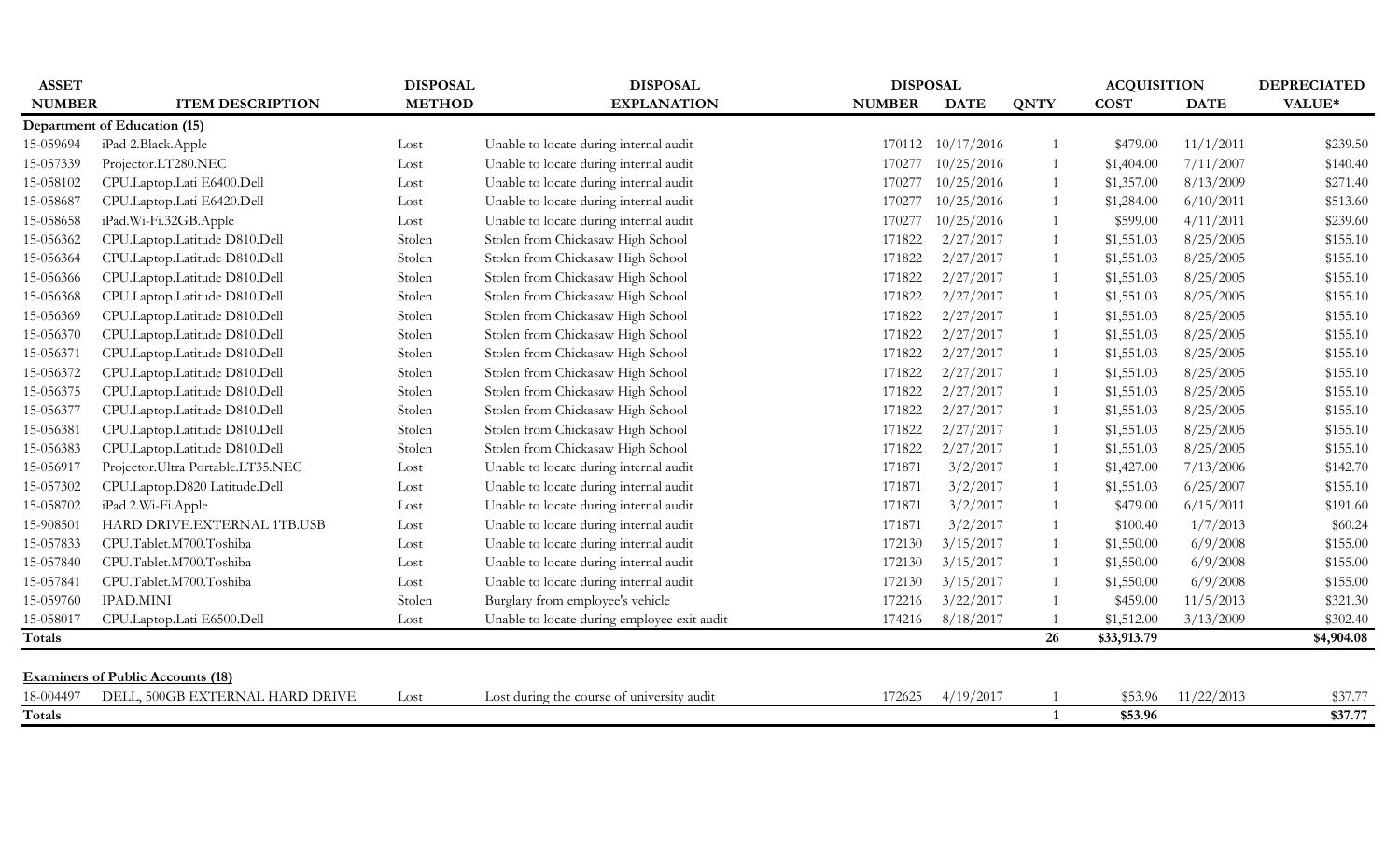| <b>ASSET</b>  |                                                 | <b>DISPOSAL</b> | <b>DISPOSAL</b>                                      | <b>DISPOSAL</b> |                   |              | <b>ACQUISITION</b> |             | <b>DEPRECIATED</b> |
|---------------|-------------------------------------------------|-----------------|------------------------------------------------------|-----------------|-------------------|--------------|--------------------|-------------|--------------------|
| <b>NUMBER</b> | <b>ITEM DESCRIPTION</b>                         | <b>METHOD</b>   | <b>EXPLANATION</b>                                   | <b>NUMBER</b>   | <b>DATE</b>       | <b>QNTY</b>  | <b>COST</b>        | <b>DATE</b> | VALUE*             |
|               | <b>State Board for General Contractors (28)</b> |                 |                                                      |                 |                   |              |                    |             |                    |
| 28-000544     | SPECIAL INVESTIGATOR VEHICLE                    | Destroyed       | Totalled in MVA                                      | 171854          | 3/7/2017          |              | \$30,837.20        | 8/7/2015    | \$24,669.76        |
| Totals        |                                                 |                 |                                                      |                 |                   |              | \$30,837.20        |             | \$24,669.76        |
|               |                                                 |                 |                                                      |                 |                   |              |                    |             |                    |
|               | <b>Board of Pardons and Paroles (31)</b>        |                 |                                                      |                 |                   |              |                    |             |                    |
| 31-013576     | MOTOROLA I460                                   | Lost            | Unable to locate - lost or possibly stolen           |                 | 170694 11/16/2016 | $\mathbf{1}$ | \$69.00            | 7/25/2014   | \$48.30            |
| 31-007635     | MOTOROLA I560 DATAPHONE                         | Lost            | Unable to locate during internal audit               | 171711          | 6/13/2017         | $\mathbf{1}$ | \$140.00           | 5/18/2001   | \$14.00            |
| 31-010598     | Canon Document Scanner                          | Lost            | Unable to locate during internal audit               | 171711          | 6/13/2017         | 1            | \$2,018.50         | 11/21/2006  | \$201.85           |
| 31-010790     | MOTOROLA I560 DATAPHONE                         | Lost            | Unable to locate during internal audit               | 171711          | 6/13/2017         | $\mathbf{1}$ | \$69.00            | 9/20/2007   | \$6.90             |
| 31-010853     | <b>CANON DR3080 SCANNER</b>                     | Lost            | Unable to locate during internal audit               | 171711          | 6/13/2017         | 1            | \$3,020.00         | 1/3/2008    | \$302.00           |
| 31-011198     | <b>DESKTOP COMPUTER</b>                         | Lost            | Unable to locate during internal audit               | 171711          | 6/13/2017         | $\mathbf{1}$ | \$806.00           | 9/30/2008   | \$80.60            |
| 31-011361     | DESKTOP COMPUTER                                | Lost            | Unable to locate during internal audit               | 171711          | 6/13/2017         | $\mathbf{1}$ | \$806.00           | 9/30/2008   | \$80.60            |
| 31-011754     | GLOCK 22 40 CALIBER SEMI-AUTOMATIC              | Stolen          | Employee residence burglary                          | 173076          | 6/2/2017          | 1            | \$357.00           | 1/26/2010   | \$107.10           |
| 31-010125     | DELL LAPTOP D810                                | Stolen          | Employee residence burglary                          | 173128          | 5/30/2017         | $\mathbf{1}$ | \$1,551.03         | 8/1/2005    | \$155.10           |
| 31-014203     | iphone SE                                       | Stolen          | Employee residence burglary                          | 173128          | 5/30/2017         | 1            | \$0.00             | 9/1/2016    | \$0.00             |
| 31-014215     | iphone SE                                       | Stolen          | Employee residence burglary                          | 173128          | 5/30/2017         | $\mathbf{1}$ | \$0.00             | 9/1/2016    | \$0.00             |
| 31-011154     | <b>GARMIN NUVI 205</b>                          | Lost            | Unable to locate during internal audit               | 173141          | 6/2/2017          | $\mathbf{1}$ | \$189.00           | 9/16/2008   | \$18.90            |
| 31-009533     | <b>GENERATOR, PORTABLE</b>                      | Lost            | Unable to locate at Thomasville LifeTech after audit | 173241          | 9/15/2017         | $\mathbf{1}$ | \$1,985.00         | 9/15/2004   | \$198.50           |
| 31-010481     | GEn Floor Buffer                                | Lost            | Unable to locate at Thomasville LifeTech after audit | 173241          | 9/15/2017         | $\mathbf{1}$ | \$699.95           | 5/22/2006   | \$70.00            |
| 31-012039     | GLOCK 23 40 CALIBER SEMI-AUTO PISTOL            | Stolen          | Burglary from truck of locked employee vehicle       | 174107          | 9/15/2017         | 1            | \$357.00           | 3/9/2010    | \$107.10           |
| 31-010253     | Sr. Executive Desk                              | Lost            | Unable to locate at Thomasville LifeTech after audit | 174573          | 9/15/2017         | $\mathbf{1}$ | \$903.00           | 11/29/2005  | \$90.30            |
| 31-011857     | STORAGE CART FOR FOLDING CHAIRS                 | Lost            | Unable to locate at Thomasville LifeTech after audit | 174573          | 9/15/2017         | $\mathbf{1}$ | \$669.30           | 12/4/2009   | \$200.79           |
| 31-013682     | Desk.4513.60X30.Indiana                         | Lost            | Unable to locate at Thomasville LifeTech after audit | 174573          | 9/15/2017         | 1            | \$530.00           | 12/15/1985  | \$53.00            |
| 31-013683     | Desk.Executive.Traditional.Indiana              | Lost            | Unable to locate at Thomasville LifeTech after audit | 174573          | 9/15/2017         | $\mathbf{1}$ | \$585.00           | 4/15/1986   | \$58.50            |
| 31-013684     | Desk.Exec.Steno.Rt Return.ACI                   | Lost            | Unable to locate at Thomasville LifeTech after audit | 174573          | 9/15/2017         | $\mathbf{1}$ | \$699.00           | 6/15/1986   | \$69.90            |
| 31-013886     | Motion Chair                                    | Lost            | Unable to locate at Thomasville LifeTech after audit | 174573          | 9/15/2017         | 1            | \$663.30           | 10/5/2006   | \$66.33            |
| 31-013887     | Motion Chair                                    | Lost            | Unable to locate at Thomasville LifeTech after audit | 174573          | 9/15/2017         | $\mathbf{1}$ | \$663.30           | 10/5/2006   | \$66.33            |
| 31-013889     | Motion Chair                                    | Lost            | Unable to locate at Thomasville LifeTech after audit | 174573          | 9/15/2017         | 1            | \$663.30           | 10/5/2006   | \$66.33            |
| 31-013890     | Motion Chair                                    | Lost            | Unable to locate at Thomasville LifeTech after audit | 174573          | 9/15/2017         | 1            | \$663.30           | 10/5/2006   | \$66.33            |
| 31-013891     | Motion Chair                                    | Lost            | Unable to locate at Thomasville LifeTech after audit | 174573          | 9/15/2017         | 1            | \$663.30           | 10/5/2006   | \$66.33            |
| 31-013892     | Motion Chair                                    | Lost            | Unable to locate at Thomasville LifeTech after audit | 174573          | 9/15/2017         | 1            | \$663.30           | 10/5/2006   | \$66.33            |
| 31-013893     | Motion Chair                                    | Lost            | Unable to locate at Thomasville LifeTech after audit | 174573          | 9/15/2017         | 1            | \$663.30           | 10/5/2006   | \$66.33            |
| 31-013864     | Dining Table / blue edge / adj                  | Lost            | Unable to locate at Thomasville LifeTech after audit | 174573          | 9/15/2017         | 1            | \$1,073.62         | 5/7/2001    | \$107.36           |
| 31-013863     | Dining Table / blue edge / adj                  | Lost            | Unable to locate at Thomasville LifeTech after audit | 174573          | 9/15/2017         |              | \$1,073.62         | 5/7/2001    | \$107.36           |
| 31-013862     | Dining Table / blue edge / adj                  |                 | Unable to locate at Thomasville LifeTech after audit | 174573          | 9/15/2017         | $\mathbf{1}$ | \$1,073.62         | 5/7/2001    | \$107.36           |
|               |                                                 | Lost            |                                                      |                 |                   |              |                    |             |                    |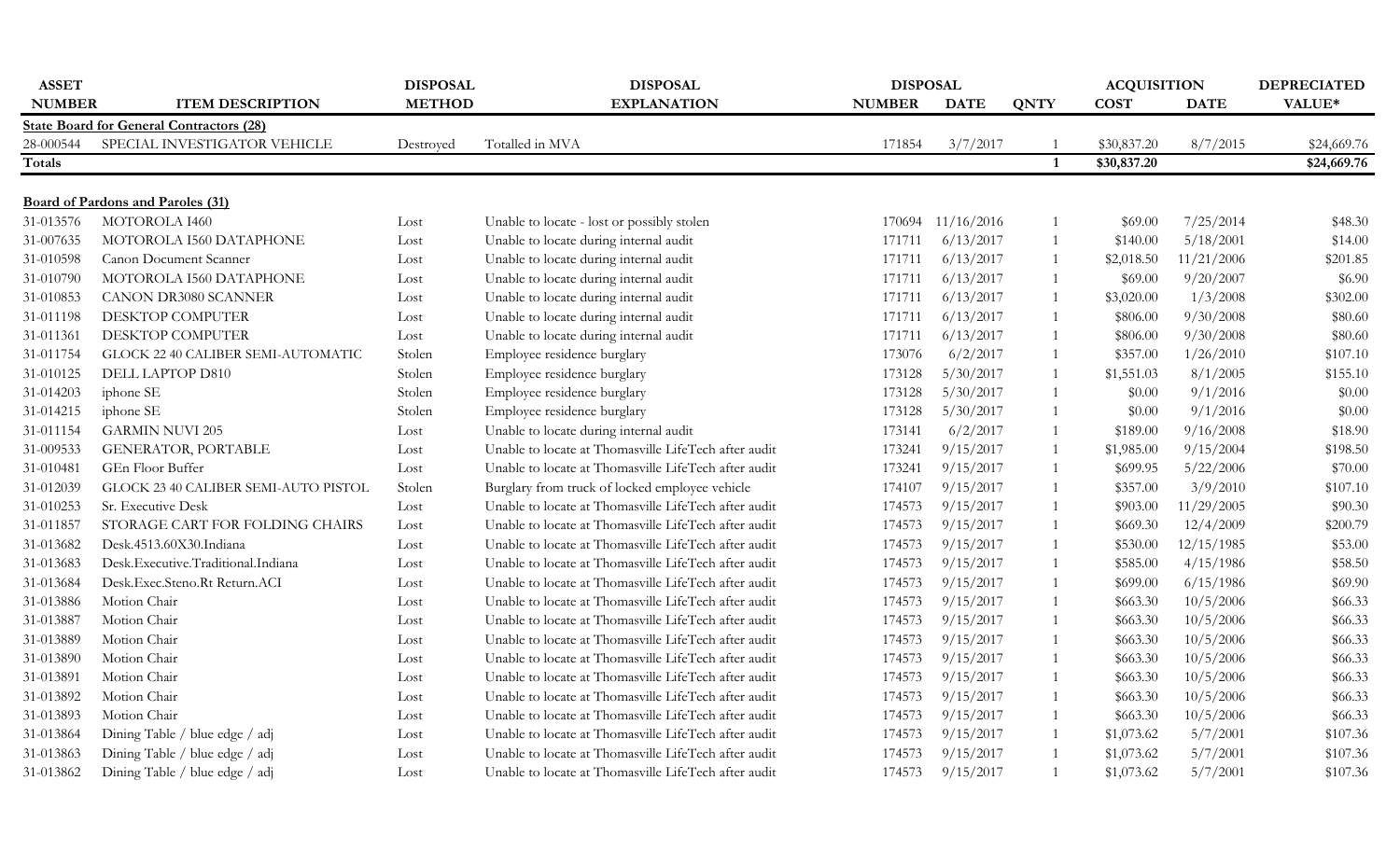| <b>ASSET</b>  |                                                   | <b>DISPOSAL</b> | <b>DISPOSAL</b>                                         | <b>DISPOSAL</b> |             |                | <b>ACQUISITION</b> |             | <b>DEPRECIATED</b> |
|---------------|---------------------------------------------------|-----------------|---------------------------------------------------------|-----------------|-------------|----------------|--------------------|-------------|--------------------|
| <b>NUMBER</b> | <b>ITEM DESCRIPTION</b>                           | <b>METHOD</b>   | <b>EXPLANATION</b>                                      | <b>NUMBER</b>   | <b>DATE</b> | <b>QNTY</b>    | <b>COST</b>        | <b>DATE</b> | VALUE*             |
| 31-012292     | <b>BULLETPROOF VEST WITH SHELL</b>                | Stolen          | Theft of property from office - late reporting incident | 174650          | 9/28/2017   |                | \$610.00           | 8/22/2011   | \$244.00           |
| Totals        |                                                   |                 |                                                         |                 |             | 31             | \$23,927.74        |             | \$2,893.83         |
|               |                                                   |                 |                                                         |                 |             |                |                    |             |                    |
|               | <b>ALABAMA HISTORIC IRONWORKS COMMISSION (33)</b> |                 |                                                         |                 |             |                |                    |             |                    |
| 33-000239     | -TOOL CHISEL ELECTRIC BLACK &                     | Destroyed       | Item in disrepair scrapped without proper paperwork     | 171645          | 2/8/2017    |                | \$508.79           | 4/15/1987   | \$50.88            |
| 33-000314     | GASOLINE-ENGINE, GAS, 1CYL, 5HP/6                 | Destroyed       | Item in disrepair scrapped without proper paperwork     | 171645          | 2/8/2017    | 1              | \$500.00           | 10/15/1990  | \$50.00            |
| 33-000466     | POLICE RADIO                                      | Destroyed       | Item in disrepair scrapped without proper paperwork     | 171645          | 2/8/2017    | 1              | \$647.00           | 10/1/1996   | \$64.70            |
| 33-000467     | POLICE RADIO                                      | Destroyed       | Item in disrepair scrapped without proper paperwork     | 171645          | 2/8/2017    | 1              | \$647.00           | 10/1/1996   | \$64.70            |
| 33-000476     | CLOTHES WASHER, COIN OPERATED                     | Destroyed       | Item in disrepair scrapped without proper paperwork     | 171645          | 2/8/2017    | 1              | \$596.00           | 1/1/1997    | \$59.60            |
| 33-000484     | <b>COIN-OP DRYER</b>                              | Destroyed       | Item in disrepair scrapped without proper paperwork     | 171645          | 2/8/2017    | 1              | \$503.00           | 8/15/1997   | \$50.30            |
| 33-000529     | MOBILE POLICE RADIO                               | Destroyed       | Item in disrepair scrapped without proper paperwork     | 171645          | 2/8/2017    | 1              | \$995.00           | 10/10/1999  | \$99.50            |
| 33-000546     | TWO WAY MOBILE RADIO                              | Destroyed       | Item in disrepair scrapped without proper paperwork     | 171645          | 2/8/2017    | 1              | \$600.00           | 11/14/2000  | \$60.00            |
| 33-000550     | <b>COPY MACHINE</b>                               | Destroyed       | Item in disrepair scrapped without proper paperwork     | 171645          | 2/8/2017    | 1              | \$799.99           | 10/10/2001  | \$80.00            |
| 33-000572     | DELL, LAPTOP, INSPIRON                            | Destroyed       | Item in disrepair scrapped without proper paperwork     | 171645          | 2/8/2017    | $\mathbf{1}$   | \$1,905.00         | 1/17/2003   | \$190.50           |
| 33-000582     | 1604 - OFFICE FURNITURE & EQUIP                   | Destroyed       | Item in disrepair scrapped without proper paperwork     | 171645          | 2/8/2017    | 1              | \$1,098.94         | 6/9/2006    | \$109.89           |
| 33-000588     | 1604 - OFFICE FURNITURE & EQUIP                   | Destroyed       | Item in disrepair scrapped without proper paperwork     | 171645          | 2/8/2017    | 1              | \$3,595.00         | 11/6/2006   | \$359.50           |
| 33-000593     | Kenmore GAS DRYER                                 | Destroyed       | Item in disrepair scrapped without proper paperwork     | 171645          | 2/8/2017    | $\overline{1}$ | \$567.99           | 2/12/2007   | \$56.80            |
| 33-000597     | Brown Sofa                                        | Destroyed       | Item in disrepair scrapped without proper paperwork     | 171645          | 2/8/2017    |                | \$799.99           | 3/30/2007   | \$80.00            |
| 33-000604     | STIHL 14 SAW                                      | Destroyed       | Item in disrepair scrapped without proper paperwork     | 171645          | 2/8/2017    |                | \$999.95           | 8/6/2007    | \$100.00           |
| Totals        |                                                   |                 |                                                         |                 |             | 15             | \$14,763.65        |             | \$1,476.37         |
|               |                                                   |                 |                                                         |                 |             |                |                    |             |                    |
|               | <b>ALABAMA LAW ENFORCEMENT AGENCY (35)</b>        |                 |                                                         |                 |             |                |                    |             |                    |
| 35-089997     | CPU LAPTOP                                        | Destroyed       | Seized computer broken beyond repair                    | 171265          | 1/5/2017    | $\mathbf{1}$   | \$500.00           | 12/8/2016   | \$500.00           |
| 35-032201     | UTILITY TRAILER                                   | Stolen          | Burglary of locked storage building at old post         | 172380          | 4/3/2017    | 1              | \$835.00           | 6/15/1919   | \$83.50            |
| 35-040632     | LAWNMOWER 26 IN 8.5HP                             | Stolen          | Burglary from locked storage bldg at old post           | 172380          | 4/3/2017    | 1              | \$749.00           | 1/27/1995   | \$74.90            |
| 35-074537     | LAWN MOWER RIDING                                 | Stolen          | Burglary from locked storage bldg at old post           | 172380          | 4/3/2017    | 1              | \$6,399.20         | 8/11/2009   | \$1,279.84         |
| 35-088183     | CAMERA BODY CAM KIT HD                            | Lost            | Lost during pursuit of suspect                          | 172381          | 4/3/2017    | 1              | \$428.95           | 3/26/2015   | \$343.16           |
| 35-063154     | SELF CONTAINED BREATHING APPARATUS                | Lost            | Assigned to employee but was never located              | 173253          | 7/12/2017   | 1              | \$2,242.14         | 3/16/2006   | \$224.21           |
| 35-086903     | RIFLE SMITH & WESSON MP15                         | Stolen          | Burglary of locked ALEA vehicle by broken window        | 173254          | 7/12/2017   | 1              | \$396.00           | 4/8/2014    | \$277.20           |
| 35-065159     | ATV 4-Wheeler, Polaris, Ranger                    | Stolen          | Theft of property from SBI office lot                   | 173308          | 7/12/2017   | 1              | \$11,313.34        | 9/13/2007   | \$1,131.33         |
| 35-065163     | Trailer, Tandem-Axle, Lawrimo 7 x 16              | Stolen          | Theft of property from SBI office lot                   | 173308          | 7/12/2017   | 1              | \$2,875.00         | 9/13/2007   | \$287.50           |
| 35-065766     | AUTO FORD CROWN VIC 2009                          | Destroyed       | Totalled in MVA                                         | 173565          | 7/12/2017   | 1              | \$20,866.00        | 9/11/2008   | \$2,086.60         |
| 35-058758     | <b>LADDER TACTICAL 12</b>                         | Lost            | Unable to locate                                        | 173684          | 7/18/2017   | 1              | \$559.00           | 9/16/2003   | \$55.90            |
| 35-088352     | CAMERA BODY CAM KIT HD                            | Lost            | Fell off uniform in median of I-10 during MVA           | 173731          | 7/20/2017   |                | \$428.95           | 3/31/2015   | \$343.16           |
| 35-042518     | <b>GENERATOR 12HP AC OUTPUT</b>                   | Stolen          | Stolen from locked tower site, chain and fence cut      | 174230          | 8/21/2017   | $\overline{1}$ | \$2,500.68         | 10/1/1996   | \$250.07           |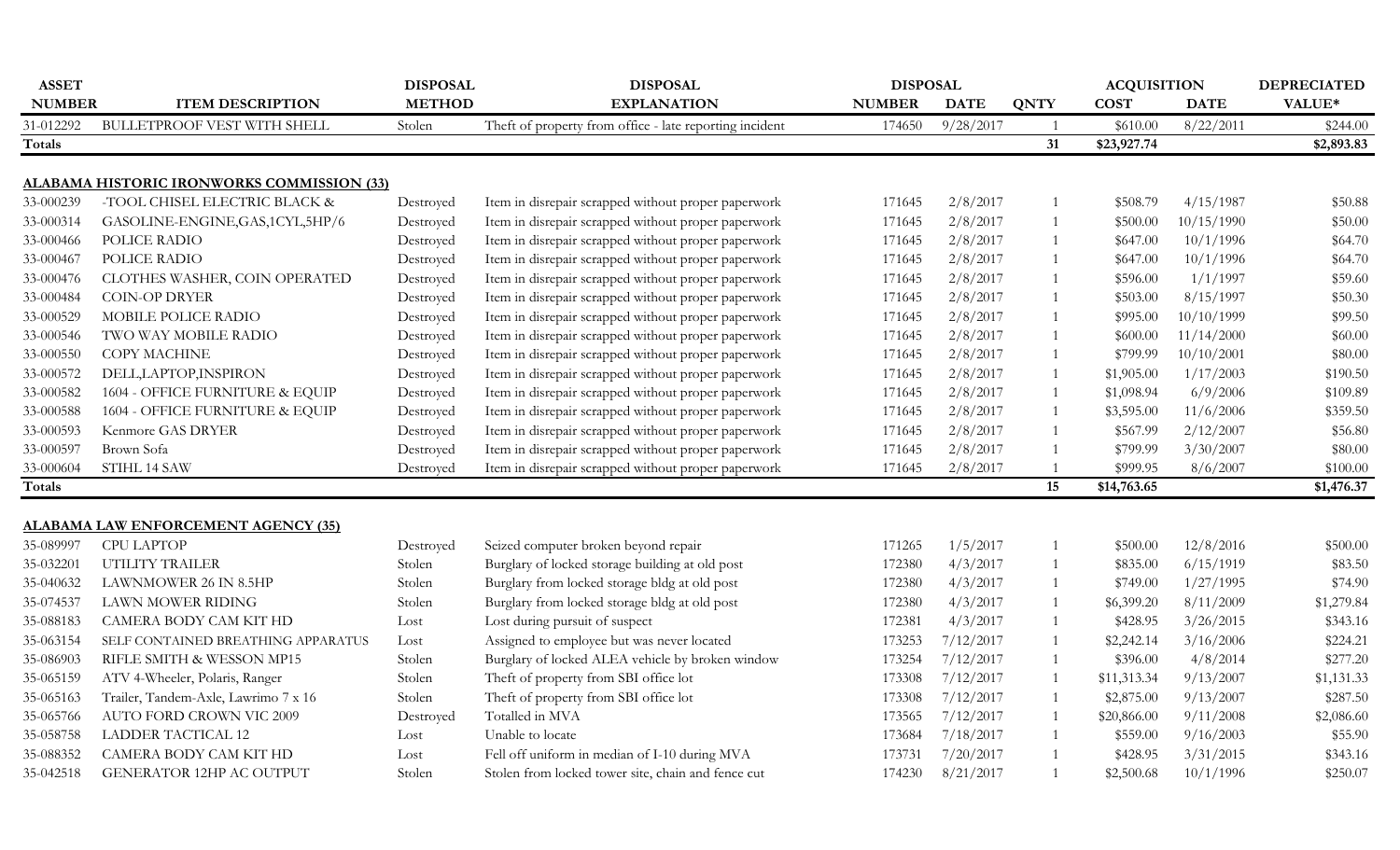| <b>ASSET</b>  |                                                          | <b>DISPOSAL</b> | <b>DISPOSAL</b>                                                | <b>DISPOSAL</b> |             |                | <b>ACQUISITION</b> |             | <b>DEPRECIATED</b> |
|---------------|----------------------------------------------------------|-----------------|----------------------------------------------------------------|-----------------|-------------|----------------|--------------------|-------------|--------------------|
| <b>NUMBER</b> | <b>ITEM DESCRIPTION</b>                                  | <b>METHOD</b>   | <b>EXPLANATION</b>                                             | <b>NUMBER</b>   | <b>DATE</b> | <b>QNTY</b>    | <b>COST</b>        | <b>DATE</b> | VALUE*             |
| 35-075716     | VEST, BULLET RESISTANT LEVEL II                          | Stolen          | Burglary at employee residence                                 | 174518          | 9/12/2017   | 1              | \$519.89           | 12/2/2010   | \$207.96           |
| 35-068970     | PISTOL, GLOCK 22 S/A .40 CALIBER GEN4                    | Stolen          | Burglary at employee residence                                 | 174518          | 9/12/2017   | 1              | \$409.00           | 8/5/2013    | \$245.40           |
| 35-090335     | <b>TASER</b>                                             | Stolen          | Burglary at employee residence                                 | 174518          | 9/12/2017   | 1              | \$1,228.51         | 4/4/2017    | \$1,228.51         |
| 35-057553     | FINGERPRINT CAPTURE STATION                              | Lost            | Unable to locate at various county jails during internal audit | 174598          | 9/21/2017   | 1              | \$21,600.00        | 4/30/2003   | \$2,160.00         |
| 35-059012     | FINGERPRINT CAPTURE STATION DBI                          | Lost            | Unable to locate at various county jails during internal audit | 174598          | 9/21/2017   | 1              | \$21,600.00        | 9/29/2003   | \$2,160.00         |
| 35-063962     | LIVE SCAN SYSTEM                                         | Lost            | Unable to locate at various county jails during internal audit | 174598          | 9/21/2017   | 1              | \$15,492.00        | 6/27/2006   | \$1,549.20         |
| 35-070094     | LIVE SCAN SYSTEM                                         | Lost            | Unable to locate at various county jails during internal audit | 174598          | 9/21/2017   | 1              | \$15,492.00        | 7/20/2006   | \$1,549.20         |
| 35-065523     | AUTO, DODGE CHARGER POLICE 4 DR 2010 Destroyed           |                 | Totalled in MVA                                                | 174600          | 9/21/2017   | $\overline{1}$ | \$22,430.00        | 6/25/2010   | \$6,729.00         |
| Totals        |                                                          |                 |                                                                |                 |             | 21             | \$148,864.66       |             | \$22,766.64        |
|               | <b>ALABAMA TOURISM DEPARTMENT (39)</b>                   |                 |                                                                |                 |             |                |                    |             |                    |
| 39-001321     | IPAD 2 WI-FI 3G 64 GB                                    | Lost            | Assigned employee misplaced item, reimbursed agency            | 174619          | 9/27/2017   |                | \$990.90           | 1/6/2012    | \$495.45           |
| 39-001389     | IPAD AIR 2 64 GB SILVER WIFI                             | Lost            | Unable to locate                                               | 174669          | 9/27/2017   | $\mathbf{1}$   | \$569.05           | 2/23/2015   | \$455.24           |
| Totals        |                                                          |                 |                                                                |                 |             | 2              | \$1,559.95         |             | \$950.69           |
|               |                                                          |                 |                                                                |                 |             |                |                    |             |                    |
|               | Department of Revenue (40)<br>DICTAPHONE VOICE PROCESSOR |                 |                                                                |                 |             |                |                    | 8/15/1996   |                    |
| 40-012256     |                                                          | Lost            | Unable to locate - lost or possibly stolen                     | 170102          | 10/17/2016  | $\overline{1}$ | \$549.25           |             | \$54.93            |
| 40-083879     | iphone 5s with 16 GB                                     | Lost            | Lost or stolen from vehicle, located in MI                     | 171214          | 1/6/2017    | 1              | \$199.99           | 7/16/2014   | \$139.99           |
| 40-085189     | Tablet, Elite x22 1.2GHz 12 in LED                       | Stolen          | Theft of property from vehicle                                 | 171465          | 2/8/2017    | 1              | \$1,798.00         | 6/9/2016    | \$1,618.20         |
| 40-085140     | Tablet, Elite x22 1.2GHz 12 in LED                       | Stolen          | Stolen from employee's trunk                                   | 173765          | 8/24/2017   |                | \$1,798.00         | 6/9/2016    | \$1,618.20         |
| Totals        |                                                          |                 |                                                                |                 |             | $\overline{4}$ | \$4,345.24         |             | \$3,431.32         |
|               | <b>ALABAMA STATE PORT AUTHORITY (47)</b>                 |                 |                                                                |                 |             |                |                    |             |                    |
| 47-034580     | <b>IPAD</b>                                              | Stolen          | Vehicle burglary                                               | 173320          | 6/21/2017   |                | \$580.00           | 5/29/2013   | \$348.00           |
| 47-033341     | <b>RADIO</b>                                             | Lost            | Unable to locate during internal audit, missing from breakroom | 174683          | 9/28/2017   | 1              | \$1,699.04         | 12/15/2006  | \$169.90           |
| 47-033798     | <b>RADIO</b>                                             | Lost            | Unable to locate during internal audit, missing from breakroom | 174683          | 9/28/2017   |                | \$2,033.35         | 1/2/2009    | \$406.67           |
| Totals        |                                                          |                 |                                                                |                 |             | $\mathbf{3}$   | \$4,312.39         |             | \$924.57           |
|               | Department of Conservation-Parks (54)                    |                 |                                                                |                 |             |                |                    |             |                    |
| 54-066772     | PUMP VACUUM RECOVERY                                     | Destroyed       | Item broken, parts unavailable, thrown into trash              | 170285          | 10/25/2016  | $\overline{1}$ | \$878.00           | 6/13/2005   | \$87.80            |
| 54-080106     | RADIO ICOM PORTABLE W/CHARGER                            | Destroyed       | Item broken, thrown into trash by employee                     | 170857          | 12/5/2016   | 1              | \$699.00           | 2/5/1996    | \$69.90            |
| 54-002826     | <b>BINOCULARS</b>                                        | Lost            | Unable to locate during audit                                  | 173068          | 5/31/2017   | 1              | \$525.00           | 4/15/1989   | \$52.50            |
| 54-018840     | SPRAYER PAINT                                            | Lost            | Unable to locate during audit                                  | 173068          | 5/31/2017   | 1              | \$1,135.00         | 4/15/1989   | \$113.50           |
| 54-023112     | RECEIVER UNICOM GEODIMETER                               | Lost            | Unable to locate during audit                                  | 173068          | 5/31/2017   |                | \$705.00           | 9/15/1985   | \$70.50            |
| 54-023285     | TRIBRACH WILD GDF22 W/OP                                 | Lost            | Unable to locate during audit                                  | 173068          | 5/31/2017   | $\overline{1}$ | \$520.00           | 9/15/1989   | \$52.00            |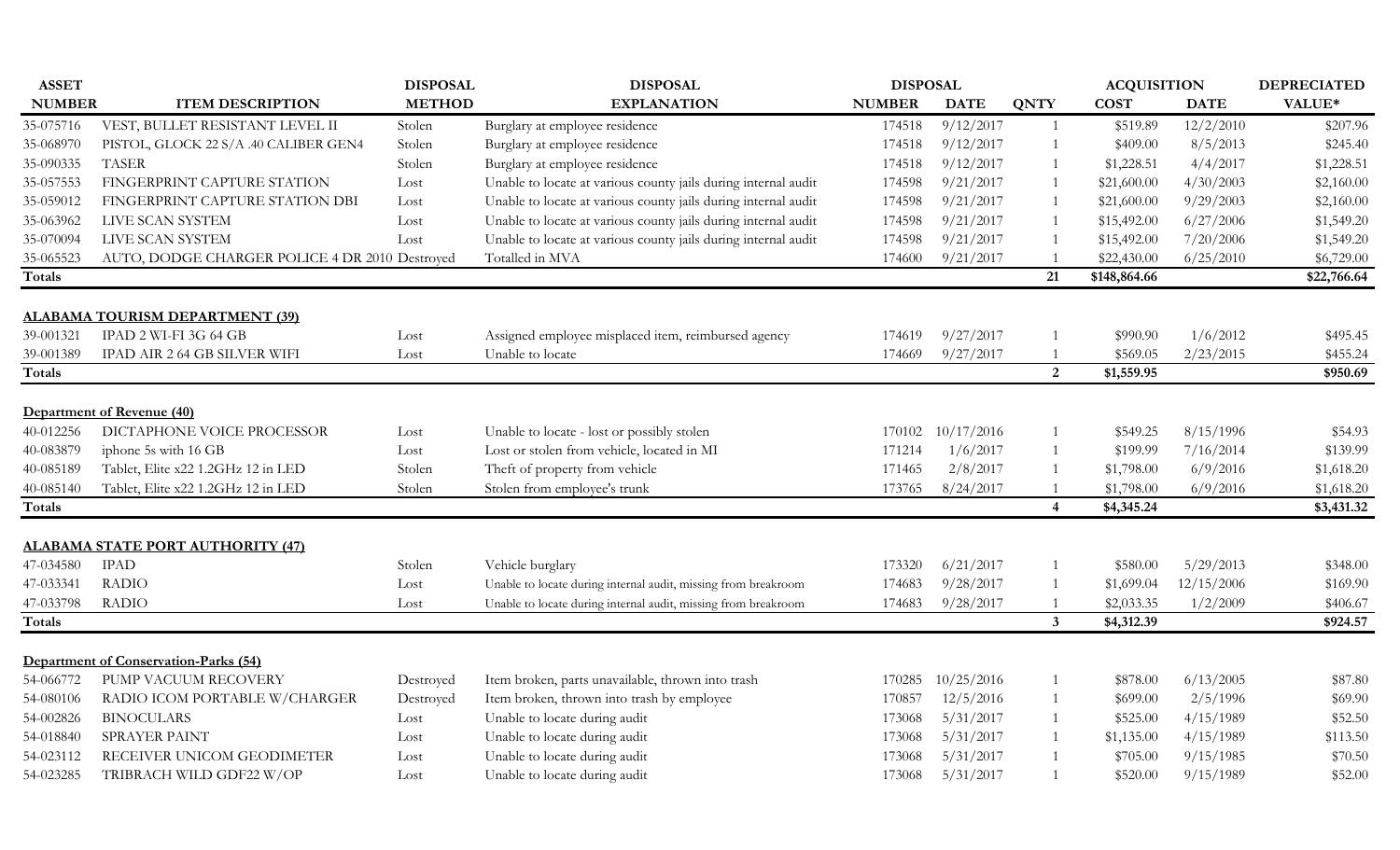| <b>ASSET</b>  |                                              | <b>DISPOSAL</b> | <b>DISPOSAL</b>                      | <b>DISPOSAL</b> |             |                | <b>ACQUISITION</b> |             | <b>DEPRECIATED</b> |
|---------------|----------------------------------------------|-----------------|--------------------------------------|-----------------|-------------|----------------|--------------------|-------------|--------------------|
| <b>NUMBER</b> | <b>ITEM DESCRIPTION</b>                      | <b>METHOD</b>   | <b>EXPLANATION</b>                   | <b>NUMBER</b>   | <b>DATE</b> | <b>QNTY</b>    | <b>COST</b>        | <b>DATE</b> | VALUE*             |
| 54-023326     | RADIO PORTABLE                               | Lost            | Unable to locate during audit        | 173068          | 5/31/2017   | $\overline{1}$ | \$592.00           | 8/15/1990   | \$59.20            |
| 54-023871     | WORKSTATION CUSTOM FURN MILLWO               | Lost            | Unable to locate during audit        | 173068          | 5/31/2017   | $\overline{1}$ | \$2,110.00         | 3/1/1995    | \$211.00           |
| 54-023872     | WORKSTATION CUSTOM FURN MILLWO               | Lost            | Unable to locate during audit        | 173068          | 5/31/2017   | $\overline{1}$ | \$2,110.00         | 3/1/1995    | \$211.00           |
| 54-023873     | WORKSTATION CUSTOM FURN MILLWO               | Lost            | Unable to locate during audit        | 173068          | 5/31/2017   | 1              | \$2,110.00         | 3/1/1995    | \$211.00           |
| 54-023934     | WORKSTATION CUSTOM FURNITURE                 | Lost            | Unable to locate during audit        | 173068          | 5/31/2017   | 1              | \$1,870.79         | 5/2/1996    | \$187.08           |
| 54-024008     | <b>WORKSTATION</b>                           | Lost            | Unable to locate during audit        | 173068          | 5/31/2017   | 1              | \$1,099.20         | 8/14/1997   | \$109.92           |
| 54-054719     | <b>RADIO MOBILE</b>                          | Lost            | Unable to locate during audit        | 173068          | 5/31/2017   | $\overline{1}$ | \$672.00           | 1/15/1989   | \$67.20            |
| 54-055015     | <b>BLOWER TORO MASTER</b>                    | Lost            | Unable to locate during audit        | 173068          | 5/31/2017   | $\overline{1}$ | \$1,220.00         | 6/15/1990   | \$122.00           |
| 54-055482     | PICKER BALL HAWK                             | Lost            | Unable to locate during audit        | 173068          | 5/31/2017   | 1              | \$1,813.53         | 2/24/1997   | \$181.35           |
| 54-057437     | <b>CART GOLF</b>                             | Lost            | Unable to locate during audit        | 173068          | 5/31/2017   | $\overline{1}$ | \$3,150.72         | 7/29/1997   | \$315.07           |
| 54-081156     | BINOCULARS IMAGE STABILIZATION               | Lost            | Unable to locate during audit        | 173068          | 5/31/2017   | $\overline{1}$ | \$964.00           | 8/24/2001   | \$96.40            |
| 54-081175     | BINOCULAR IMAGE STABILIZER                   | Lost            | Unable to locate during audit        | 173068          | 5/31/2017   | $\overline{1}$ | \$1,459.00         | 10/1/2001   | \$145.90           |
| 54-066449     | RADAR UNIT W/ ANTENNAE & CONTROLLER Lost     |                 | Unable to locate during audit        | 173068          | 5/31/2017   | $\overline{1}$ | \$923.00           | 11/6/2002   | \$92.30            |
| 54-055680     | GOLF CART ELECTRIC W/CANOPY                  | Lost            | Unable to locate during audit        | 173068          | 5/31/2017   | $\overline{1}$ | \$2,807.00         | 7/25/2003   | \$280.70           |
| 54-082684     | COMPUTER LAPTOP DELL LATITUDE                | Lost            | Unable to locate during audit        | 173068          | 5/31/2017   | 1              | \$2,508.01         | 4/9/2002    | \$250.80           |
| 54-067498     | COMPUTER LAPTOP DELL INSPIRON 1200 NOTE Lost |                 | Unable to locate during audit        | 173068          | 5/31/2017   | $\overline{1}$ | \$650.00           | 7/31/2006   | \$65.00            |
| 54-079484     | WASHING MACHINE COIN-OPERATED COMLost        |                 | Unable to locate during audit        | 173068          | 5/31/2017   | $\overline{1}$ | \$519.00           | 10/25/2006  | \$51.90            |
| 54-064800     | GOLF CART CLUB CAR DS GAS                    | Lost            | Unable to locate during audit        | 173068          | 5/31/2017   | $\overline{1}$ | \$3,224.00         | 2/21/2008   | \$322.40           |
| 54-081647     | EPIRB 406 MHZ W/HYDROSTALK RELEASE           | Lost            | Unable to locate during audit        | 173068          | 5/31/2017   | 1              | \$1,829.64         | 4/28/2008   | \$182.96           |
| 54-067584     | <b>COMPUTER LAPTOP</b>                       | Lost            | Unable to locate during audit        | 173068          | 5/31/2017   | 1              | \$650.00           | 7/20/2006   | \$65.00            |
| 54-055734     | <b>ICEMAKER</b>                              | Lost            | Unable to locate during audit        | 173068          | 5/31/2017   | 1              | \$1,725.00         | 6/15/2008   | \$172.50           |
| 54-090004     | VEST BODY ARMOR                              | Lost            | Unable to locate during audit        | 173068          | 5/31/2017   | $\overline{1}$ | \$652.02           | 9/16/2010   | \$195.61           |
| 54-092158     | DELL OPTIPLEX GX280D DESKTOP                 | Lost            | Unable to locate during audit        | 173068          | 5/31/2017   | $\overline{1}$ | \$710.73           | 8/5/2005    | \$71.07            |
| 54-092159     | DELL OPTIPLEX GX280D DESKTOP                 | Lost            | Unable to locate during audit        | 173068          | 5/31/2017   | 1              | \$710.73           | 8/5/2005    | \$71.07            |
| 54-092858     | DELL OPTIPLEX GX280D DESKTOP                 | Lost            | Unable to locate during audit        | 173068          | 5/31/2017   | $\overline{1}$ | \$710.73           | 8/5/2005    | \$71.07            |
| 54-092219     | LAPTOP HP ELITEPAD W/KEYBOARD                | Lost            | Unable to locate during audit        | 173068          | 5/31/2017   | 1              | \$1,136.00         | 9/25/2013   | \$681.60           |
| 54-099851     | LAPTOP DELL LATITUDE E6530                   | Lost            | Unable to locate during audit        | 173068          | 5/31/2017   | 1              | \$1,179.35         | 3/26/2014   | \$825.55           |
| 54-099947     | CARD PRINTER ZEBRA ZXP SERIES 3              | Lost            | Unable to locate during audit        | 173068          | 5/31/2017   | 1              | \$1,612.12         | 4/3/2014    | \$1,128.48         |
| 54-083062     | <b>WINCH</b>                                 | Destroyed       | Broken and disposed of into dumpster | 173109          | 5/25/2017   | $\overline{1}$ | \$867.69           | 1/15/2003   | \$86.77            |
| 54-018642     | A/C                                          | Stolen          | Unable to locate during audit        | 173116          | 5/25/2017   | 1              | \$509.00           | 4/15/1985   | \$50.90            |
| 54-018849     | A/C                                          | Stolen          | Unable to locate during audit        | 173116          | 5/25/2017   | 1              | \$700.00           | 4/15/1989   | \$70.00            |
| 54-018850     | A/C                                          | Stolen          | Unable to locate during audit        | 173116          | 5/25/2017   | $\overline{1}$ | \$700.00           | 4/15/1989   | \$70.00            |
| 54-050547     | <b>RADIO MOBILE</b>                          | Stolen          | Unable to locate during audit        | 173116          | 5/25/2017   | 1              | \$1,390.00         | 10/15/1990  | \$139.00           |
| 54-066319     | MICROWAVE OVEN                               | Stolen          | Unable to locate during audit        | 173116          | 5/25/2017   | $\overline{1}$ | \$620.00           | 5/1/1997    | \$62.00            |
| 54-066349     | SCANNER COMPUTERIZED AUTO                    | Stolen          | Unable to locate during audit        | 173125          | 5/30/2017   | $\overline{1}$ | \$2,195.00         | 6/16/2000   | \$219.50           |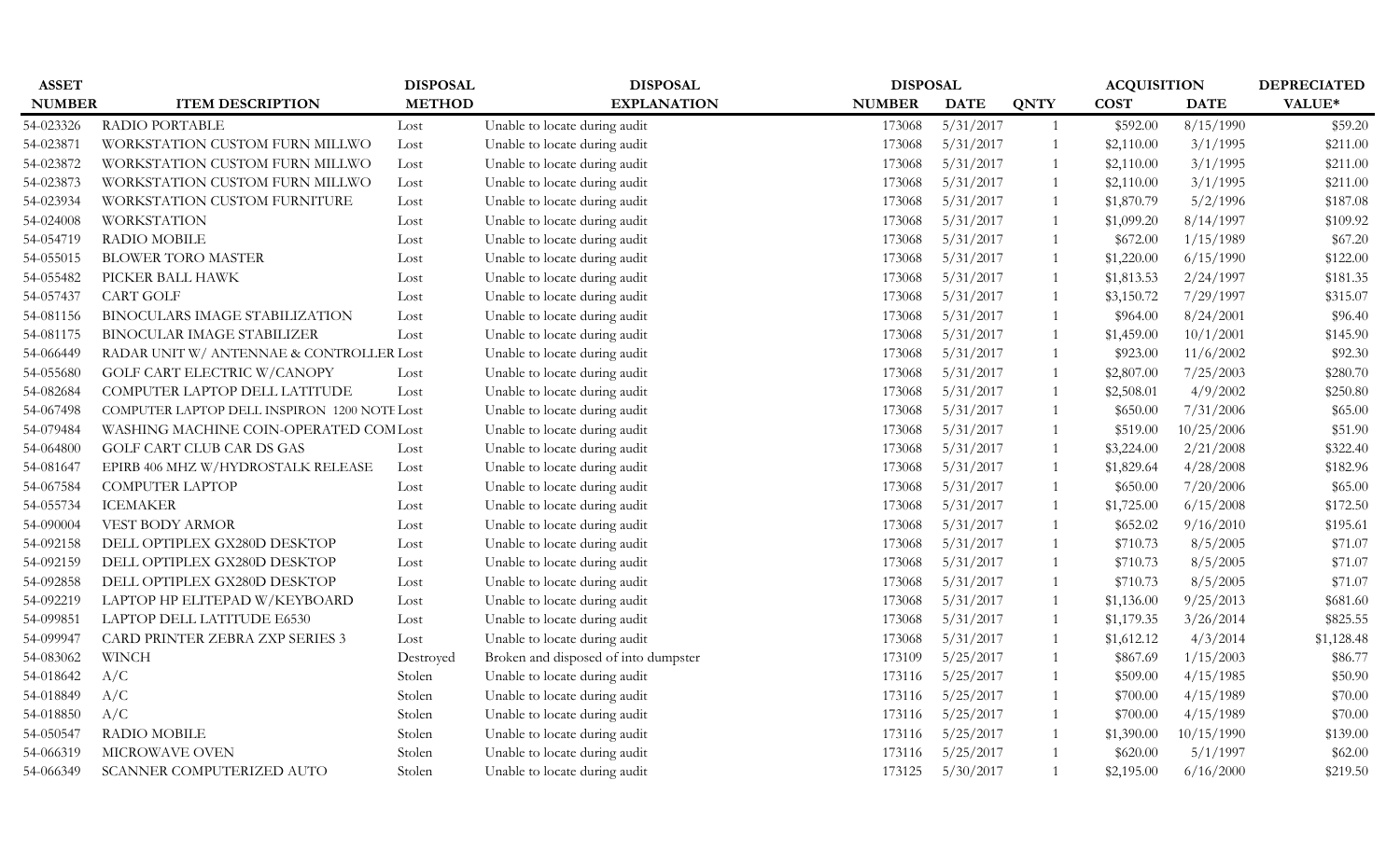| VALUE*<br><b>NUMBER</b><br><b>ITEM DESCRIPTION</b><br><b>METHOD</b><br><b>EXPLANATION</b><br><b>NUMBER</b><br><b>QNTY</b><br><b>COST</b><br><b>DATE</b><br><b>DATE</b><br>PROJECTOR EPSON<br>Unable to locate during audit<br>173125<br>5/30/2017<br>11/22/2006<br>Stolen<br>\$658.00<br>\$65.80<br>Inoperable machine accidentally disposed of by park employee<br>8/29/2008<br>DRYER CLOTHES<br>Destroyed<br>173552<br>8/8/2017<br>\$63.90<br>\$639.00<br>Inoperable machine accidentally disposed of by park employee<br>8/8/2017<br>8/29/2008<br><b>WASHER CLOTHES</b><br>173552<br>\$69.80<br>Destroyed<br>\$698.00<br>8/29/2008<br><b>WASHER CLOTHES</b><br>Inoperable machine accidentally disposed of by park employee<br>173552<br>8/8/2017<br>\$69.80<br>Destroyed<br>\$698.00<br><b>WASHER CLOTHES</b><br>Inoperable machine accidentally disposed of by park employee<br>173552<br>8/8/2017<br>8/29/2008<br>\$69.80<br>Destroyed<br>\$698.00<br>Inoperable machine accidentally disposed of by park employee<br>8/29/2008<br><b>WASHER CLOTHES</b><br>Destroyed<br>173552<br>8/8/2017<br>\$69.80<br>\$698.00<br>47<br>\$7,998.41<br>\$56,251.26<br><b>Insurance Department (58)</b><br>2014 Gray Ford Taurus, Tag #S6721A<br>Totalled in MVA<br>11/1/2016<br>5/1/2014<br>\$20,547.00<br>\$14,382.90<br>Destroyed<br>170451<br>PEN, DOG, CHAIN LINK WIRE, 6'<br>2/15/1991<br>171734<br>2/14/2017<br>\$550.00<br>\$55.00<br>Lost<br>Unable to locate during audit, believe destroyed by storm & scrapped<br>2010 FORD F-150 PICKUP Flex Fuel<br>Totalled in MVA<br>172506<br>4/17/2017<br>1/27/2010<br>\$7,940.10<br>Destroyed<br>\$26,467.00<br>$\mathbf{3}$<br>\$47,564.00<br>\$22,378.00<br><b>Department of Forensic Sciences (61)</b><br>CAMERA KIT W/SPEEDLIGHT<br>5/19/2008<br>61-009615<br>Stolen<br>Theft of property<br>170685 11/10/2016<br>\$800.00<br>\$80.00<br>CAMERA DIGITAL W/2 LENS<br>Item dropped and broken, disposed of in trash<br>12/29/2005<br>61-008472<br>Lost<br>170772 11/16/2016<br>\$969.00<br>\$96.90<br>61-010003<br>COT MORTUARY MULTI-LEVEL<br>Stolen<br>Item believed to have been removed by vendor<br>170794 11/17/2016<br>\$2,087.50<br>4/13/2009<br>\$417.50<br>$\mathbf{3}$<br>\$3,856.50<br>\$594.40<br>Totals<br>Alabama Dept. of Environmental Management (74)<br>PC Laptop Fujitsu T902<br>170820 11/21/2016<br>74-018524<br>\$1,914.79<br>12/26/2013<br>\$1,340.35<br>Stolen<br>Theft of property from personal vehicle<br>\$1,914.79<br>\$1,340.35<br>$\mathbf{1}$<br><b>Youth Services (83)</b><br>Misplaced by teachers while turning in surplus equipment<br>9/6/2017<br>9/27/2007<br>GATEWAY LOPTOP COMPUTER M285E<br>174436<br>\$1,345.60<br>\$134.56<br>Lost<br>Misplaced by teachers while turning in surplus equipment<br>9/6/2017<br>5/14/2009<br>LAPTOP GATEWAY MPC 295 C<br>174436<br>\$1,465.00<br>\$293.00<br>Lost<br>2<br>\$427.56<br>\$2,810.60<br><b>Historical Commission (88)</b><br>9/1/2009<br>88-D00048<br>13 PCS - VICTORIAN COFFE URN SET<br>Stolen<br>Theft of property from historic home<br>2/16/2017<br>\$525.00<br>\$105.00<br>170795<br>Unable to locate during internal audit<br>9/19/2007<br>88-010060<br>DESKTOP COMPUTER, DELL<br>2/16/2017<br>\$71.10<br>Lost<br>170796<br>\$711.00<br>88-009654<br>2001 CHEVROLET TAHOE, UTIL.4W<br>Totaled in Vehicle Fire<br>171756<br>2/23/2017<br>\$26,756.00<br>5/18/2001<br>\$2,675.60<br>Destroyed<br>$3\overline{3}$<br>\$27,992.00<br>\$2,851.70 | <b>ASSET</b> | <b>DISPOSAL</b> | <b>DISPOSAL</b> | <b>DISPOSAL</b> |  | <b>ACQUISITION</b> | <b>DEPRECIATED</b> |
|---------------------------------------------------------------------------------------------------------------------------------------------------------------------------------------------------------------------------------------------------------------------------------------------------------------------------------------------------------------------------------------------------------------------------------------------------------------------------------------------------------------------------------------------------------------------------------------------------------------------------------------------------------------------------------------------------------------------------------------------------------------------------------------------------------------------------------------------------------------------------------------------------------------------------------------------------------------------------------------------------------------------------------------------------------------------------------------------------------------------------------------------------------------------------------------------------------------------------------------------------------------------------------------------------------------------------------------------------------------------------------------------------------------------------------------------------------------------------------------------------------------------------------------------------------------------------------------------------------------------------------------------------------------------------------------------------------------------------------------------------------------------------------------------------------------------------------------------------------------------------------------------------------------------------------------------------------------------------------------------------------------------------------------------------------------------------------------------------------------------------------------------------------------------------------------------------------------------------------------------------------------------------------------------------------------------------------------------------------------------------------------------------------------------------------------------------------------------------------------------------------------------------------------------------------------------------------------------------------------------------------------------------------------------------------------------------------------------------------------------------------------------------------------------------------------------------------------------------------------------------------------------------------------------------------------------------------------------------------------------------------------------------------------------------------------------------------------------------------------------------------------------------------------------------------------------------------------------------------------------------------------------------------------------------------------------------------------------------------------------------------------------------------------------------------------------------------------------------------------|--------------|-----------------|-----------------|-----------------|--|--------------------|--------------------|
|                                                                                                                                                                                                                                                                                                                                                                                                                                                                                                                                                                                                                                                                                                                                                                                                                                                                                                                                                                                                                                                                                                                                                                                                                                                                                                                                                                                                                                                                                                                                                                                                                                                                                                                                                                                                                                                                                                                                                                                                                                                                                                                                                                                                                                                                                                                                                                                                                                                                                                                                                                                                                                                                                                                                                                                                                                                                                                                                                                                                                                                                                                                                                                                                                                                                                                                                                                                                                                                                                       |              |                 |                 |                 |  |                    |                    |
|                                                                                                                                                                                                                                                                                                                                                                                                                                                                                                                                                                                                                                                                                                                                                                                                                                                                                                                                                                                                                                                                                                                                                                                                                                                                                                                                                                                                                                                                                                                                                                                                                                                                                                                                                                                                                                                                                                                                                                                                                                                                                                                                                                                                                                                                                                                                                                                                                                                                                                                                                                                                                                                                                                                                                                                                                                                                                                                                                                                                                                                                                                                                                                                                                                                                                                                                                                                                                                                                                       | 54-069392    |                 |                 |                 |  |                    |                    |
|                                                                                                                                                                                                                                                                                                                                                                                                                                                                                                                                                                                                                                                                                                                                                                                                                                                                                                                                                                                                                                                                                                                                                                                                                                                                                                                                                                                                                                                                                                                                                                                                                                                                                                                                                                                                                                                                                                                                                                                                                                                                                                                                                                                                                                                                                                                                                                                                                                                                                                                                                                                                                                                                                                                                                                                                                                                                                                                                                                                                                                                                                                                                                                                                                                                                                                                                                                                                                                                                                       | 54-066185    |                 |                 |                 |  |                    |                    |
|                                                                                                                                                                                                                                                                                                                                                                                                                                                                                                                                                                                                                                                                                                                                                                                                                                                                                                                                                                                                                                                                                                                                                                                                                                                                                                                                                                                                                                                                                                                                                                                                                                                                                                                                                                                                                                                                                                                                                                                                                                                                                                                                                                                                                                                                                                                                                                                                                                                                                                                                                                                                                                                                                                                                                                                                                                                                                                                                                                                                                                                                                                                                                                                                                                                                                                                                                                                                                                                                                       | 54-066189    |                 |                 |                 |  |                    |                    |
|                                                                                                                                                                                                                                                                                                                                                                                                                                                                                                                                                                                                                                                                                                                                                                                                                                                                                                                                                                                                                                                                                                                                                                                                                                                                                                                                                                                                                                                                                                                                                                                                                                                                                                                                                                                                                                                                                                                                                                                                                                                                                                                                                                                                                                                                                                                                                                                                                                                                                                                                                                                                                                                                                                                                                                                                                                                                                                                                                                                                                                                                                                                                                                                                                                                                                                                                                                                                                                                                                       | 54-066190    |                 |                 |                 |  |                    |                    |
|                                                                                                                                                                                                                                                                                                                                                                                                                                                                                                                                                                                                                                                                                                                                                                                                                                                                                                                                                                                                                                                                                                                                                                                                                                                                                                                                                                                                                                                                                                                                                                                                                                                                                                                                                                                                                                                                                                                                                                                                                                                                                                                                                                                                                                                                                                                                                                                                                                                                                                                                                                                                                                                                                                                                                                                                                                                                                                                                                                                                                                                                                                                                                                                                                                                                                                                                                                                                                                                                                       | 54-066191    |                 |                 |                 |  |                    |                    |
|                                                                                                                                                                                                                                                                                                                                                                                                                                                                                                                                                                                                                                                                                                                                                                                                                                                                                                                                                                                                                                                                                                                                                                                                                                                                                                                                                                                                                                                                                                                                                                                                                                                                                                                                                                                                                                                                                                                                                                                                                                                                                                                                                                                                                                                                                                                                                                                                                                                                                                                                                                                                                                                                                                                                                                                                                                                                                                                                                                                                                                                                                                                                                                                                                                                                                                                                                                                                                                                                                       | 54-066192    |                 |                 |                 |  |                    |                    |
|                                                                                                                                                                                                                                                                                                                                                                                                                                                                                                                                                                                                                                                                                                                                                                                                                                                                                                                                                                                                                                                                                                                                                                                                                                                                                                                                                                                                                                                                                                                                                                                                                                                                                                                                                                                                                                                                                                                                                                                                                                                                                                                                                                                                                                                                                                                                                                                                                                                                                                                                                                                                                                                                                                                                                                                                                                                                                                                                                                                                                                                                                                                                                                                                                                                                                                                                                                                                                                                                                       | Totals       |                 |                 |                 |  |                    |                    |
|                                                                                                                                                                                                                                                                                                                                                                                                                                                                                                                                                                                                                                                                                                                                                                                                                                                                                                                                                                                                                                                                                                                                                                                                                                                                                                                                                                                                                                                                                                                                                                                                                                                                                                                                                                                                                                                                                                                                                                                                                                                                                                                                                                                                                                                                                                                                                                                                                                                                                                                                                                                                                                                                                                                                                                                                                                                                                                                                                                                                                                                                                                                                                                                                                                                                                                                                                                                                                                                                                       |              |                 |                 |                 |  |                    |                    |
|                                                                                                                                                                                                                                                                                                                                                                                                                                                                                                                                                                                                                                                                                                                                                                                                                                                                                                                                                                                                                                                                                                                                                                                                                                                                                                                                                                                                                                                                                                                                                                                                                                                                                                                                                                                                                                                                                                                                                                                                                                                                                                                                                                                                                                                                                                                                                                                                                                                                                                                                                                                                                                                                                                                                                                                                                                                                                                                                                                                                                                                                                                                                                                                                                                                                                                                                                                                                                                                                                       | 58-004212    |                 |                 |                 |  |                    |                    |
|                                                                                                                                                                                                                                                                                                                                                                                                                                                                                                                                                                                                                                                                                                                                                                                                                                                                                                                                                                                                                                                                                                                                                                                                                                                                                                                                                                                                                                                                                                                                                                                                                                                                                                                                                                                                                                                                                                                                                                                                                                                                                                                                                                                                                                                                                                                                                                                                                                                                                                                                                                                                                                                                                                                                                                                                                                                                                                                                                                                                                                                                                                                                                                                                                                                                                                                                                                                                                                                                                       | 58-002316    |                 |                 |                 |  |                    |                    |
|                                                                                                                                                                                                                                                                                                                                                                                                                                                                                                                                                                                                                                                                                                                                                                                                                                                                                                                                                                                                                                                                                                                                                                                                                                                                                                                                                                                                                                                                                                                                                                                                                                                                                                                                                                                                                                                                                                                                                                                                                                                                                                                                                                                                                                                                                                                                                                                                                                                                                                                                                                                                                                                                                                                                                                                                                                                                                                                                                                                                                                                                                                                                                                                                                                                                                                                                                                                                                                                                                       | 58-003913    |                 |                 |                 |  |                    |                    |
|                                                                                                                                                                                                                                                                                                                                                                                                                                                                                                                                                                                                                                                                                                                                                                                                                                                                                                                                                                                                                                                                                                                                                                                                                                                                                                                                                                                                                                                                                                                                                                                                                                                                                                                                                                                                                                                                                                                                                                                                                                                                                                                                                                                                                                                                                                                                                                                                                                                                                                                                                                                                                                                                                                                                                                                                                                                                                                                                                                                                                                                                                                                                                                                                                                                                                                                                                                                                                                                                                       | Totals       |                 |                 |                 |  |                    |                    |
|                                                                                                                                                                                                                                                                                                                                                                                                                                                                                                                                                                                                                                                                                                                                                                                                                                                                                                                                                                                                                                                                                                                                                                                                                                                                                                                                                                                                                                                                                                                                                                                                                                                                                                                                                                                                                                                                                                                                                                                                                                                                                                                                                                                                                                                                                                                                                                                                                                                                                                                                                                                                                                                                                                                                                                                                                                                                                                                                                                                                                                                                                                                                                                                                                                                                                                                                                                                                                                                                                       |              |                 |                 |                 |  |                    |                    |
|                                                                                                                                                                                                                                                                                                                                                                                                                                                                                                                                                                                                                                                                                                                                                                                                                                                                                                                                                                                                                                                                                                                                                                                                                                                                                                                                                                                                                                                                                                                                                                                                                                                                                                                                                                                                                                                                                                                                                                                                                                                                                                                                                                                                                                                                                                                                                                                                                                                                                                                                                                                                                                                                                                                                                                                                                                                                                                                                                                                                                                                                                                                                                                                                                                                                                                                                                                                                                                                                                       |              |                 |                 |                 |  |                    |                    |
|                                                                                                                                                                                                                                                                                                                                                                                                                                                                                                                                                                                                                                                                                                                                                                                                                                                                                                                                                                                                                                                                                                                                                                                                                                                                                                                                                                                                                                                                                                                                                                                                                                                                                                                                                                                                                                                                                                                                                                                                                                                                                                                                                                                                                                                                                                                                                                                                                                                                                                                                                                                                                                                                                                                                                                                                                                                                                                                                                                                                                                                                                                                                                                                                                                                                                                                                                                                                                                                                                       |              |                 |                 |                 |  |                    |                    |
|                                                                                                                                                                                                                                                                                                                                                                                                                                                                                                                                                                                                                                                                                                                                                                                                                                                                                                                                                                                                                                                                                                                                                                                                                                                                                                                                                                                                                                                                                                                                                                                                                                                                                                                                                                                                                                                                                                                                                                                                                                                                                                                                                                                                                                                                                                                                                                                                                                                                                                                                                                                                                                                                                                                                                                                                                                                                                                                                                                                                                                                                                                                                                                                                                                                                                                                                                                                                                                                                                       |              |                 |                 |                 |  |                    |                    |
|                                                                                                                                                                                                                                                                                                                                                                                                                                                                                                                                                                                                                                                                                                                                                                                                                                                                                                                                                                                                                                                                                                                                                                                                                                                                                                                                                                                                                                                                                                                                                                                                                                                                                                                                                                                                                                                                                                                                                                                                                                                                                                                                                                                                                                                                                                                                                                                                                                                                                                                                                                                                                                                                                                                                                                                                                                                                                                                                                                                                                                                                                                                                                                                                                                                                                                                                                                                                                                                                                       |              |                 |                 |                 |  |                    |                    |
|                                                                                                                                                                                                                                                                                                                                                                                                                                                                                                                                                                                                                                                                                                                                                                                                                                                                                                                                                                                                                                                                                                                                                                                                                                                                                                                                                                                                                                                                                                                                                                                                                                                                                                                                                                                                                                                                                                                                                                                                                                                                                                                                                                                                                                                                                                                                                                                                                                                                                                                                                                                                                                                                                                                                                                                                                                                                                                                                                                                                                                                                                                                                                                                                                                                                                                                                                                                                                                                                                       |              |                 |                 |                 |  |                    |                    |
|                                                                                                                                                                                                                                                                                                                                                                                                                                                                                                                                                                                                                                                                                                                                                                                                                                                                                                                                                                                                                                                                                                                                                                                                                                                                                                                                                                                                                                                                                                                                                                                                                                                                                                                                                                                                                                                                                                                                                                                                                                                                                                                                                                                                                                                                                                                                                                                                                                                                                                                                                                                                                                                                                                                                                                                                                                                                                                                                                                                                                                                                                                                                                                                                                                                                                                                                                                                                                                                                                       |              |                 |                 |                 |  |                    |                    |
|                                                                                                                                                                                                                                                                                                                                                                                                                                                                                                                                                                                                                                                                                                                                                                                                                                                                                                                                                                                                                                                                                                                                                                                                                                                                                                                                                                                                                                                                                                                                                                                                                                                                                                                                                                                                                                                                                                                                                                                                                                                                                                                                                                                                                                                                                                                                                                                                                                                                                                                                                                                                                                                                                                                                                                                                                                                                                                                                                                                                                                                                                                                                                                                                                                                                                                                                                                                                                                                                                       |              |                 |                 |                 |  |                    |                    |
|                                                                                                                                                                                                                                                                                                                                                                                                                                                                                                                                                                                                                                                                                                                                                                                                                                                                                                                                                                                                                                                                                                                                                                                                                                                                                                                                                                                                                                                                                                                                                                                                                                                                                                                                                                                                                                                                                                                                                                                                                                                                                                                                                                                                                                                                                                                                                                                                                                                                                                                                                                                                                                                                                                                                                                                                                                                                                                                                                                                                                                                                                                                                                                                                                                                                                                                                                                                                                                                                                       | Totals       |                 |                 |                 |  |                    |                    |
|                                                                                                                                                                                                                                                                                                                                                                                                                                                                                                                                                                                                                                                                                                                                                                                                                                                                                                                                                                                                                                                                                                                                                                                                                                                                                                                                                                                                                                                                                                                                                                                                                                                                                                                                                                                                                                                                                                                                                                                                                                                                                                                                                                                                                                                                                                                                                                                                                                                                                                                                                                                                                                                                                                                                                                                                                                                                                                                                                                                                                                                                                                                                                                                                                                                                                                                                                                                                                                                                                       |              |                 |                 |                 |  |                    |                    |
|                                                                                                                                                                                                                                                                                                                                                                                                                                                                                                                                                                                                                                                                                                                                                                                                                                                                                                                                                                                                                                                                                                                                                                                                                                                                                                                                                                                                                                                                                                                                                                                                                                                                                                                                                                                                                                                                                                                                                                                                                                                                                                                                                                                                                                                                                                                                                                                                                                                                                                                                                                                                                                                                                                                                                                                                                                                                                                                                                                                                                                                                                                                                                                                                                                                                                                                                                                                                                                                                                       | 83-055343    |                 |                 |                 |  |                    |                    |
|                                                                                                                                                                                                                                                                                                                                                                                                                                                                                                                                                                                                                                                                                                                                                                                                                                                                                                                                                                                                                                                                                                                                                                                                                                                                                                                                                                                                                                                                                                                                                                                                                                                                                                                                                                                                                                                                                                                                                                                                                                                                                                                                                                                                                                                                                                                                                                                                                                                                                                                                                                                                                                                                                                                                                                                                                                                                                                                                                                                                                                                                                                                                                                                                                                                                                                                                                                                                                                                                                       | 83-057785    |                 |                 |                 |  |                    |                    |
|                                                                                                                                                                                                                                                                                                                                                                                                                                                                                                                                                                                                                                                                                                                                                                                                                                                                                                                                                                                                                                                                                                                                                                                                                                                                                                                                                                                                                                                                                                                                                                                                                                                                                                                                                                                                                                                                                                                                                                                                                                                                                                                                                                                                                                                                                                                                                                                                                                                                                                                                                                                                                                                                                                                                                                                                                                                                                                                                                                                                                                                                                                                                                                                                                                                                                                                                                                                                                                                                                       | Totals       |                 |                 |                 |  |                    |                    |
|                                                                                                                                                                                                                                                                                                                                                                                                                                                                                                                                                                                                                                                                                                                                                                                                                                                                                                                                                                                                                                                                                                                                                                                                                                                                                                                                                                                                                                                                                                                                                                                                                                                                                                                                                                                                                                                                                                                                                                                                                                                                                                                                                                                                                                                                                                                                                                                                                                                                                                                                                                                                                                                                                                                                                                                                                                                                                                                                                                                                                                                                                                                                                                                                                                                                                                                                                                                                                                                                                       |              |                 |                 |                 |  |                    |                    |
|                                                                                                                                                                                                                                                                                                                                                                                                                                                                                                                                                                                                                                                                                                                                                                                                                                                                                                                                                                                                                                                                                                                                                                                                                                                                                                                                                                                                                                                                                                                                                                                                                                                                                                                                                                                                                                                                                                                                                                                                                                                                                                                                                                                                                                                                                                                                                                                                                                                                                                                                                                                                                                                                                                                                                                                                                                                                                                                                                                                                                                                                                                                                                                                                                                                                                                                                                                                                                                                                                       |              |                 |                 |                 |  |                    |                    |
|                                                                                                                                                                                                                                                                                                                                                                                                                                                                                                                                                                                                                                                                                                                                                                                                                                                                                                                                                                                                                                                                                                                                                                                                                                                                                                                                                                                                                                                                                                                                                                                                                                                                                                                                                                                                                                                                                                                                                                                                                                                                                                                                                                                                                                                                                                                                                                                                                                                                                                                                                                                                                                                                                                                                                                                                                                                                                                                                                                                                                                                                                                                                                                                                                                                                                                                                                                                                                                                                                       |              |                 |                 |                 |  |                    |                    |
|                                                                                                                                                                                                                                                                                                                                                                                                                                                                                                                                                                                                                                                                                                                                                                                                                                                                                                                                                                                                                                                                                                                                                                                                                                                                                                                                                                                                                                                                                                                                                                                                                                                                                                                                                                                                                                                                                                                                                                                                                                                                                                                                                                                                                                                                                                                                                                                                                                                                                                                                                                                                                                                                                                                                                                                                                                                                                                                                                                                                                                                                                                                                                                                                                                                                                                                                                                                                                                                                                       |              |                 |                 |                 |  |                    |                    |
|                                                                                                                                                                                                                                                                                                                                                                                                                                                                                                                                                                                                                                                                                                                                                                                                                                                                                                                                                                                                                                                                                                                                                                                                                                                                                                                                                                                                                                                                                                                                                                                                                                                                                                                                                                                                                                                                                                                                                                                                                                                                                                                                                                                                                                                                                                                                                                                                                                                                                                                                                                                                                                                                                                                                                                                                                                                                                                                                                                                                                                                                                                                                                                                                                                                                                                                                                                                                                                                                                       | Totals       |                 |                 |                 |  |                    |                    |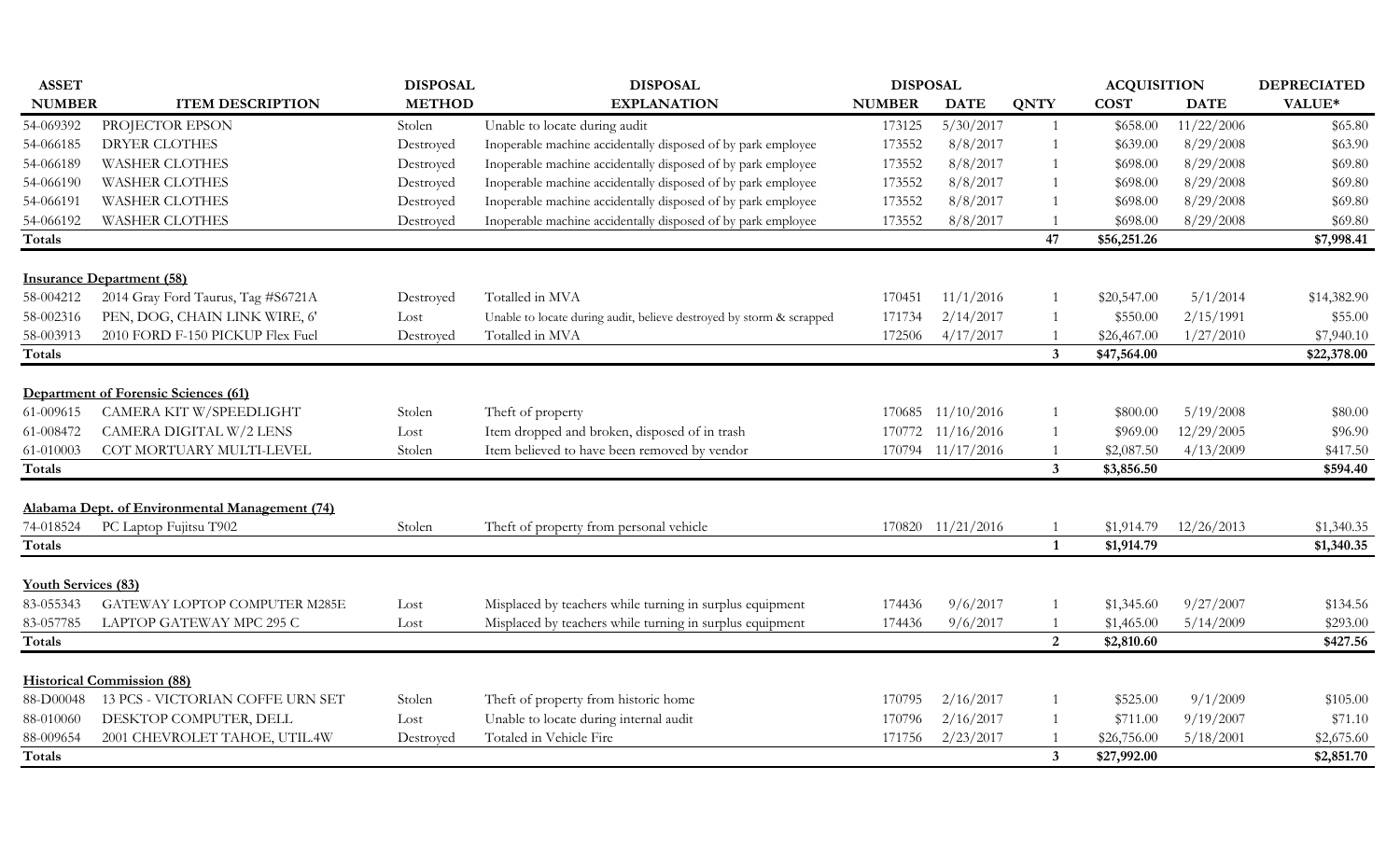| <b>ASSET</b>                |                                            | <b>DISPOSAL</b> | <b>DISPOSAL</b>                                              | <b>DISPOSAL</b> |                   |                | <b>ACQUISITION</b> |             | <b>DEPRECIATED</b> |
|-----------------------------|--------------------------------------------|-----------------|--------------------------------------------------------------|-----------------|-------------------|----------------|--------------------|-------------|--------------------|
| <b>NUMBER</b>               | <b>ITEM DESCRIPTION</b>                    | <b>METHOD</b>   | <b>EXPLANATION</b>                                           | <b>NUMBER</b>   | <b>DATE</b>       | <b>QNTY</b>    | <b>COST</b>        | <b>DATE</b> | VALUE*             |
| <b>Medicaid Agency (89)</b> |                                            |                 |                                                              |                 |                   |                |                    |             |                    |
| 89-003275                   | TYPEWRITER, JETWRITER IIe, KX-E506         | Lost            | Night cleaning crew threw item in garbage                    | 172038          | 3/13/2017         |                | \$1.00             | 9/15/1990   | \$0.10             |
| Totals                      |                                            |                 |                                                              |                 |                   |                | \$460.00           |             | \$0.10             |
|                             |                                            |                 |                                                              |                 |                   |                |                    |             |                    |
|                             | Alabama Space & Rocket Center (92)         |                 |                                                              |                 |                   |                |                    |             |                    |
| 92-007464                   | <b>BOARD, MIXING</b>                       | Lost            | Unable to locate during internal audit                       |                 | 170716 11/21/2016 |                | \$830.00           | 1/29/1997   | \$83.00            |
| 92-008475                   | PRINTER, LASER JET                         | Lost            | Unable to locate during internal audit                       |                 | 170716 11/21/2016 |                | \$1,447.88         | 11/28/2000  | \$144.79           |
| 92-009035                   | <b>COMPUTER</b>                            | Lost            | Unable to locate during internal audit                       |                 | 170716 11/21/2016 |                | \$830.00           | 4/30/2004   | \$83.00            |
| 92-009074                   | MONITOR, PLASMA                            | Lost            | Unable to locate during internal audit                       |                 | 170716 11/21/2016 |                | \$1,315.00         | 12/7/2004   | \$131.50           |
| 92-009653                   | FLATSCREEN, 42" LCD                        | Lost            | Unable to locate during internal audit                       |                 | 170716 11/21/2016 |                | \$4,627.00         | 2/7/2008    | \$462.70           |
| 92-009668                   | <b>COMPUTER</b>                            | Lost            | Unable to locate during internal audit                       |                 | 170716 11/21/2016 |                | \$866.25           | 2/4/2008    | \$86.63            |
| 92-010250                   | COMPUTER, LAPTOP                           | Lost            | Unable to locate during internal audit                       |                 | 170716 11/21/2016 |                | \$500.00           | 1/18/2011   | \$200.00           |
| 92-010818                   | Pressure Washer                            | Lost            | Unable to locate during internal audit                       |                 | 170716 11/21/2016 |                | \$699.00           | 7/20/2015   | \$559.20           |
| 92-011238                   | Computer, laptop                           | Lost            | Unable to locate during internal audit                       |                 | 170716 11/21/2016 |                | \$329.00           | 7/20/2016   | \$296.10           |
| Totals                      |                                            |                 |                                                              |                 |                   | 9              | \$11,444.13        |             | \$2,046.91         |
|                             |                                            |                 |                                                              |                 |                   |                |                    |             |                    |
|                             | <b>Board of Medical Examiners (96)</b>     |                 |                                                              |                 |                   |                |                    |             |                    |
| 96-001318                   | <b>IPAD AIR 2</b>                          | Stolen          | Stolen from tote bag at hospital                             | 172210          | 3/22/2017         |                | \$787.55           | 11/20/2014  | \$630.04           |
| Totals                      |                                            |                 |                                                              |                 |                   | $\mathbf{1}$   | \$787.55           |             | \$630.04           |
|                             |                                            |                 |                                                              |                 |                   |                |                    |             |                    |
|                             | <b>School of Fine Arts (AF)</b>            |                 |                                                              |                 |                   |                |                    |             |                    |
| AF-001275                   | <b>TELEVISION</b>                          | Destroyed       | Item bumped and fell off cart and broke                      | 170984          | 12/12/2016        |                | \$900.00           | 10/1/2000   | \$90.00            |
| AF-500514                   | Black 64GB iPad                            | Stolen          | Stolen from unlocked locker during dance trip to NYC         | 170985          | 12/12/2016        |                | \$758.00           | 6/10/2013   | \$454.80           |
|                             | AF-000292 STORAGE-SHELF 7-UNIT ROLLAWAY    | Lost            | Unable to locate after music department move                 | 174204          | 8/17/2017         |                | \$3,619.00         | 10/15/1979  | \$361.90           |
| Totals                      |                                            |                 |                                                              |                 |                   | $\mathbf{3}$   | \$5,277.00         |             | \$906.70           |
|                             |                                            |                 |                                                              |                 |                   |                |                    |             |                    |
|                             | <b>Office of Prosecution Services (AP)</b> |                 |                                                              |                 |                   |                |                    |             |                    |
| AP-001389                   | 2008 FORD CR VIC (BLK)                     | Destroyed       | Totaled in MVA                                               | 171226          | 1/10/2017         |                | \$21,152.00        | 9/29/2007   | \$2,115.20         |
| AP-001261                   | 2007 FORD CR VIC (BLK)                     | Destroyed       | Totaled in MVA                                               | 173261          | 6/13/2017         |                | \$20,071.00        | 1/8/2007    | \$2,007.10         |
| AP-001192                   | Autopatch P-13-0808-560 Switcher           | Destroyed       | Obsolete equipment disposed of by installer of new equipment | 173475          | 7/7/2017          |                | \$1,317.00         | 1/22/2009   | \$263.40           |
| AP-000723                   | Desktop Computer                           | Lost            | Unable to locate during audit - obsolete & in storage        | 174239          | 8/21/2017         |                | \$1,362.00         | 9/11/2002   | \$136.20           |
| Totals                      |                                            |                 |                                                              |                 |                   | $\overline{4}$ | \$43,902.00        |             | \$4,521.90         |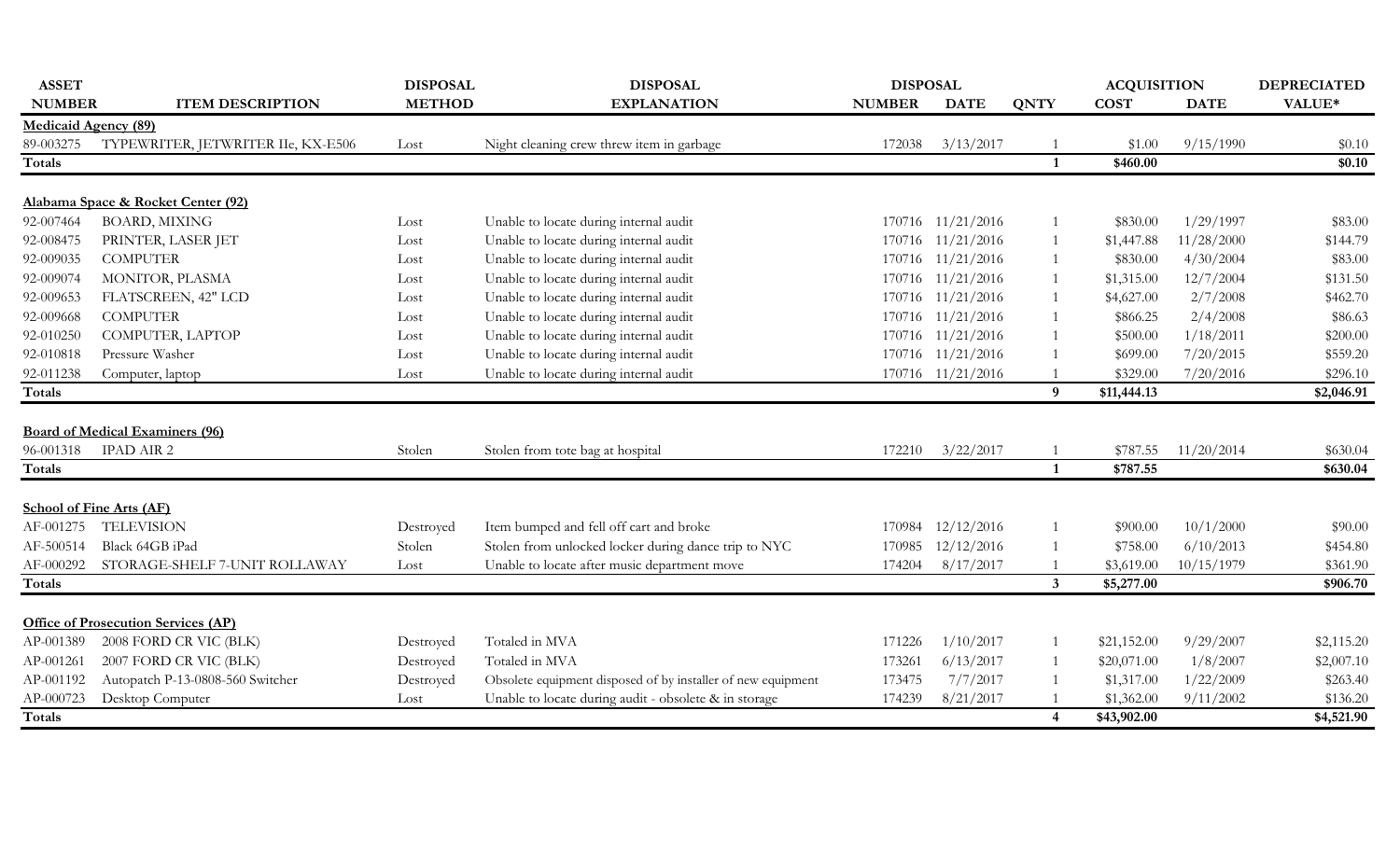| <b>ASSET</b>  |                                                | <b>DISPOSAL</b> | <b>DISPOSAL</b>                                        | <b>DISPOSAL</b> |             |              | <b>ACQUISITION</b> |             | <b>DEPRECIATED</b> |
|---------------|------------------------------------------------|-----------------|--------------------------------------------------------|-----------------|-------------|--------------|--------------------|-------------|--------------------|
| <b>NUMBER</b> | <b>ITEM DESCRIPTION</b>                        | <b>METHOD</b>   | <b>EXPLANATION</b>                                     | <b>NUMBER</b>   | <b>DATE</b> | <b>QNTY</b>  | <b>COST</b>        | <b>DATE</b> | VALUE*             |
|               | <b>Office of Voter Registration (BL)</b>       |                 |                                                        |                 |             |              |                    |             |                    |
|               | BL-000754 IBM MONITOR                          | Lost            | Unable to locate during internal audit                 | 171644          | 2/6/2017    |              | \$229.40           | 4/18/2002   | \$22.94            |
| <b>Totals</b> |                                                |                 |                                                        |                 |             | $\mathbf{1}$ | \$229.40           |             | \$22.94            |
|               | ALABAMA ONSITE WASTEWATER BOARD (BS)           |                 |                                                        |                 |             |              |                    |             |                    |
| BS-000064     | 2015 Ford Taurus                               | Destroyed       | Totaled in MVA                                         | 172199          | 4/27/2017   |              | \$23,055.00        | 10/24/2014  | \$18,444.00        |
| Totals        |                                                |                 |                                                        |                 |             | $\mathbf{1}$ | \$23,055.00        |             | \$18,444.00        |
|               | <b>HAVA/NEW VOTER REGISTRATION (HA)</b>        |                 |                                                        |                 |             |              |                    |             |                    |
| HA-001329     | DESKTOP COMPUTER                               | Lost            | Unable to locate during internal audit                 | 171211          | 1/3/2017    |              | \$1,070.35         | 8/31/2007   | \$107.04           |
|               | HA-001506 DESKTOP COMPUTER                     | Lost            | Unable to locate during internal audit                 | 171211          | 1/3/2017    |              | \$1,070.35         | 8/31/2007   | \$107.04           |
| HA-001969     | <b>PRINTER</b>                                 | Lost            | Unable to locate during internal audit                 | 171211          | 1/3/2017    |              | \$794.00           | 1/14/2008   | \$79.40            |
| HA-001223     | <b>FIREWALL</b>                                | Lost            | Unable to locate during internal audit                 | 171643          | 2/6/2017    | $\mathbf{1}$ | \$596.01           | 8/31/2007   | \$59.60            |
| HA-001128     | SOFTWARE SERVER                                | Lost            | Unable to locate during internal audit                 | 171643          | 2/6/2017    |              | \$4,711.99         | 8/31/2007   | \$471.20           |
| HA-001129     | SOFTWARE SERVER                                | Lost            | Unable to locate during internal audit                 | 171643          | 2/6/2017    |              | \$4,711.99         | 8/31/2007   | \$471.20           |
| HA-001290     | UNINTERRUPTED POWER SUPPLY                     | Lost            | Unable to locate during internal audit                 | 171643          | 2/6/2017    |              | \$527.78           | 8/31/2007   | \$52.78            |
| HA-001860     | PRINTER                                        | Lost            | Unable to locate during internal audit                 | 171643          | 2/6/2017    |              | \$792.75           | 8/31/2007   | \$79.28            |
|               | HA-001713 SCANNER                              | Lost            | Unable to locate during internal audit                 | 171643          | 2/6/2017    | 1            | \$1,214.00         | 8/31/2007   | \$121.40           |
|               | HA-001906 PRINTER                              | Lost            | Unable to locate during internal audit                 | 171643          | 2/6/2017    |              | \$794.00           | 1/14/2008   | \$79.40            |
|               | HA-001924 PRINTER                              | Lost            | Unable to locate during internal audit                 | 171643          | 2/6/2017    |              | \$794.00           | 1/14/2008   | \$79.40            |
|               | HA-001947 HP 3005dn Printer                    | Lost            | Unable to locate during internal audit                 | 171643          | 2/6/2017    |              | \$794.00           | 1/14/2008   | \$79.40            |
| Totals        |                                                |                 |                                                        |                 |             | 12           | \$17,871.22        |             | \$1,787.12         |
|               | DEPARTMENT OF TRANSPORTATION-HIGHWAY DEPT (HD) |                 |                                                        |                 |             |              |                    |             |                    |
|               | HD-091912 DRIVE, HARD, EXTERNAL                | Stolen          | Unable to locate during internal audit                 | AM17009         | 10/19/2016  |              | \$100.00           | 6/8/2009    | \$20.00            |
|               | HD-081020 SERVER, SERIAL DEVICE                | Stolen          | Theft of property from East Central region 3           | AM17094         | 2/28/2017   |              | \$943.46           | 7/18/2006   | \$94.35            |
|               | HD-081021 SERVER, SERIAL DEVICE                | Stolen          | Theft of property from East Central region 3           | AM17094         | 2/28/2017   |              | \$943.46           | 7/18/2006   | \$94.35            |
| HD-093609     | COMPUTER, LAPTOP                               | Stolen          | Theft of property from East Central region 3           | AM17094         | 2/28/2017   | 1            | \$1,089.00         | 7/31/2014   | \$762.30           |
|               | HD-093612 COMPUTER, LAPTOP                     | Stolen          | Theft of property from East Central region 3           | AM17094         | 2/28/2017   |              | \$1,089.00         | 7/31/2014   | \$762.30           |
|               | HD-095584 DRIVE, HARD, EXTERNAL                | Stolen          | Theft of property from office                          | AM17096         | 2/22/2017   |              | \$139.99           | 6/11/2015   | \$111.99           |
|               | HD-096613 CPU, TABLET                          | Stolen          | Theft of property from office                          | AM17096         | 2/22/2017   |              | \$692.55           | 3/21/2016   | \$623.30           |
|               | HD-085986 CPU-PERSONAL COMPUTER                | Stolen          | Theft of property between computer services and office | AM17104         | 3/21/2017   |              | \$797.00           | 6/2/2009    | \$159.40           |
|               | HD-075532 MONITOR, 20" FLAT PANEL COLOR        | Stolen          | Stolen from Fayetter area while under development      | AM17115         | 3/28/2017   |              | \$750.00           | 10/8/2004   | \$75.00            |
|               | HD-075127 MONITOR, 19" FLAT PANEL COLOR        | Stolen          | Stolen from Fayetter area while under development      | AM17115         | 3/28/2017   |              | \$530.00           | 9/30/2004   | \$53.00            |
|               | HD-091543 BRIDGE, WIRELESS NETWORKING          | Stolen          | Stolen from Fayetter area while under development      | AM17115         | 3/28/2017   |              | \$624.15           | 6/4/2013    | \$374.49           |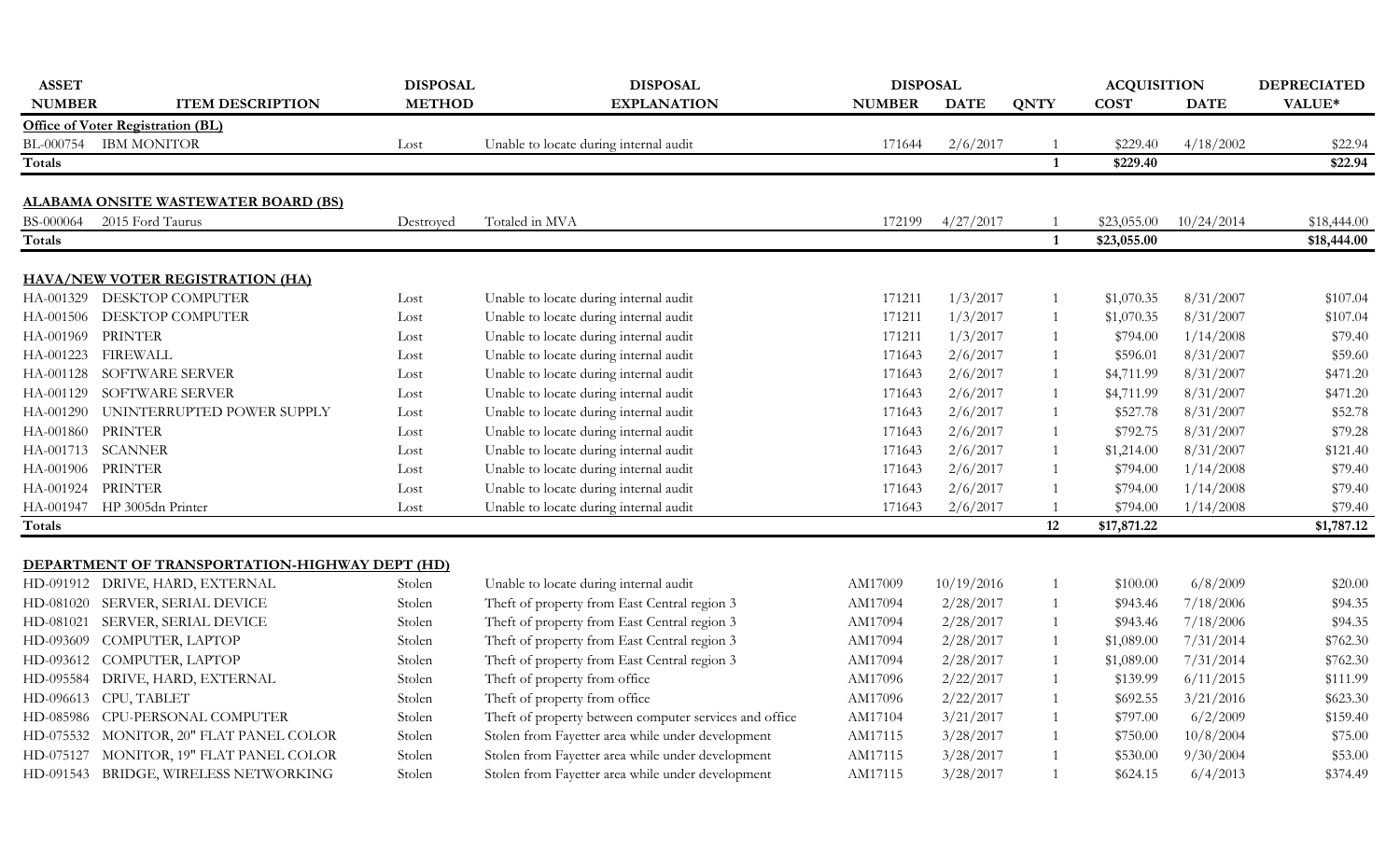| <b>ASSET</b>  |                                                 | <b>DISPOSAL</b> | <b>DISPOSAL</b>                                         | <b>DISPOSAL</b> |             |                | <b>ACQUISITION</b> |             | <b>DEPRECIATED</b> |
|---------------|-------------------------------------------------|-----------------|---------------------------------------------------------|-----------------|-------------|----------------|--------------------|-------------|--------------------|
| <b>NUMBER</b> | <b>ITEM DESCRIPTION</b>                         | <b>METHOD</b>   | <b>EXPLANATION</b>                                      | <b>NUMBER</b>   | <b>DATE</b> | <b>QNTY</b>    | <b>COST</b>        | <b>DATE</b> | VALUE*             |
|               | HD-092880 COMPUTER, LAPTOP                      | Stolen          | Unable to locate during internal audit                  | AM17117         | 4/4/2017    | $\overline{1}$ | \$1,127.62         | 10/31/2013  | \$789.33           |
|               | HD-094460 CPU-PERSONAL COMPUTER                 | Stolen          | Unable to locate during internal audit                  | AM17117         | 4/4/2017    |                | \$849.00           | 10/20/2014  | \$679.20           |
| HD-089040     | COMPUTER, LAPTOP                                | Stolen          | Theft of property from residence during move            | AM17243         | 9/12/2017   |                | \$1,454.22         | 8/1/2011    | \$581.69           |
| Totals        |                                                 |                 |                                                         |                 |             | 14             | \$11,129.45        |             | \$5,180.69         |
|               | DEPARTMENT OF TRANSPORTATION-STATE GENERAL (SG) |                 |                                                         |                 |             |                |                    |             |                    |
| SG-070144     | <b>GAUGE, DRY TEST FILM</b>                     | Lost            | Unable to locate during audit                           | AM17268         | 9/29/2017   |                | \$512.43           | 7/31/2006   | \$51.24            |
| SG-064001     | WASHER, PRESSURE                                | Stolen          | Theft of property from equipment yard                   | AM17000         | 10/4/2016   | $\overline{1}$ | \$575.00           | 5/21/2002   | \$57.50            |
| SG-068410     | TRAILER, UTILITY                                | Stolen          | Theft of property from District 4                       | AM17031         | 11/8/2016   |                | \$1,460.00         | 7/6/2005    | \$146.00           |
| SG-071256     | TRAILER, UTILITY                                | Stolen          | Theft of property from District 4                       | AM17031         | 11/8/2016   |                | \$2,555.00         | 5/30/2007   | \$255.50           |
| SG-075317     | MOWER, ROTARY LAWN                              | Stolen          | Theft of property from District 4                       | AM17031         | 11/8/2016   |                | \$12,457.65        | 9/3/2009    | \$2,491.53         |
| SG-079799     | MOWER, ROTARY LAWN                              | Stolen          | Theft of property from District 4                       | AM17031         | 11/8/2016   |                | \$12,807.54        | 8/6/2014    | \$8,965.28         |
| SG-081236     | CUTTER, ROTARY                                  | Stolen          | Theft of property from District 4                       | AM17033         | 11/9/2016   |                | \$8,431.11         | 8/31/2015   | \$6,744.89         |
| SG-067252     | SAW, CONCRETE                                   | Stolen          | Theft of property from District 4                       | AM17043         | 11/22/2016  |                | \$775.00           | 7/14/2004   | \$77.50            |
| SG-081904     | LIGHTBAR, VEHICLE STROBE                        | Stolen          | Theft of property from Region 1                         | AM17061         | 12/7/2016   | $\mathbf{1}$   | \$883.75           | 1/20/2016   | \$795.38           |
| SG-081905     | LIGHTBAR, VEHICLE STROBE                        | Stolen          | Theft of property from Region 1                         | AM17061         | 12/7/2016   |                | \$883.75           | 1/20/2016   | \$795.38           |
| SG-076868     | SAW, CHAIN 20"                                  | Stolen          | Theft of property, unable to locate during audit        | AM17082         | 1/11/2017   |                | \$503.00           | 5/3/2011    | \$201.20           |
| SG-076877     | SAW, CHAIN 20"                                  | Stolen          | Theft of property, unable to locate during audit        | AM17082         | 1/11/2017   |                | \$503.00           | 5/3/2011    | \$201.20           |
| SG-062733     | CAMERA, DIGITAL                                 | Stolen          | Theft of property from office during remodel            | AM17083         | 1/24/2017   | $\mathbf{1}$   | \$819.67           | 10/10/2001  | \$81.97            |
| SG-066037     | CAMERA, DIGITAL                                 | Stolen          | Theft of property from office during remodel            | AM17083         | 1/24/2017   | $\mathbf{1}$   | \$768.00           | 8/28/2003   | \$76.80            |
| SG-074042     | <b>TORQUE WRENCH</b>                            | Stolen          | Theft of property from truck or shop                    | AM17084         | 1/24/2017   |                | \$2,360.72         | 2/11/2009   | \$472.14           |
| SG-053580     | PUMP, CENTRIFUGAL                               | Stolen          | Theft of property from warehouse or vehicle             | AM17085         | 1/24/2017   |                | \$795.85           | 3/13/1996   | \$79.59            |
| SG-072992     | RADIO, HAND HELD 2-WAY                          | Stolen          | Theft of property from East Central Region 3            | AM17094         | 2/8/2017    |                | \$760.72           | 6/20/2008   | \$76.07            |
| SG-079439     | WASHER, PRESSURE                                | Stolen          | Theft of property from East Central Region 3            | AM17094         | 2/8/2017    |                | \$985.80           | 6/6/2014    | \$690.06           |
| SG-079440     | WASHER, PRESSURE                                | Stolen          | Theft of property from East Central Region 3            | AM17094         | 2/8/2017    |                | \$985.80           | 6/6/2014    | \$690.06           |
| SG-080032     | SWITCH, NETWORK                                 | Stolen          | Theft of property from East Central Region 3            | AM17094         | 2/8/2017    |                | \$800.49           | 8/4/2014    | \$560.34           |
| SG-079490     | VEST, BODY ARMOR                                | Stolen          | Burglary from special agent's vehicle while out of town | AM17103         | 3/7/2017    |                | \$652.02           | 7/8/2014    | \$456.41           |
| SG-081690     | WAND, SECURITY CLOCK PROXIMITY                  | Stolen          | Theft of property from rest stop                        | AM17198         | 7/26/2017   |                | \$750.00           | 8/31/2015   | \$600.00           |
| SG-073081     | WASHER, PRESSURE                                | Stolen          | Theft of property from maintenance bldg                 | AM17257         | 9/15/2017   |                | \$1,419.00         | 6/27/2008   | \$141.90           |
| Totals        |                                                 |                 |                                                         |                 |             | 23             | \$53,445.30        |             | \$24,707.93        |
|               | DEPARTMENT OF TRANSPORTATION-STATE TRUCK (ST)   |                 |                                                         |                 |             |                |                    |             |                    |
| ST-015017     | PICKUP CREW CAB GAS 3/4-1T                      | Destroyed       | Totalled in MVA                                         | AM17229 - D     | 8/30/2017   |                | \$22,618.00        | 3/22/2013   | \$13,570.80        |
| Totals        |                                                 |                 |                                                         |                 |             | $\mathbf{1}$   | \$22,618.00        |             | \$13,570.80        |
|               |                                                 |                 |                                                         |                 |             |                |                    |             |                    |